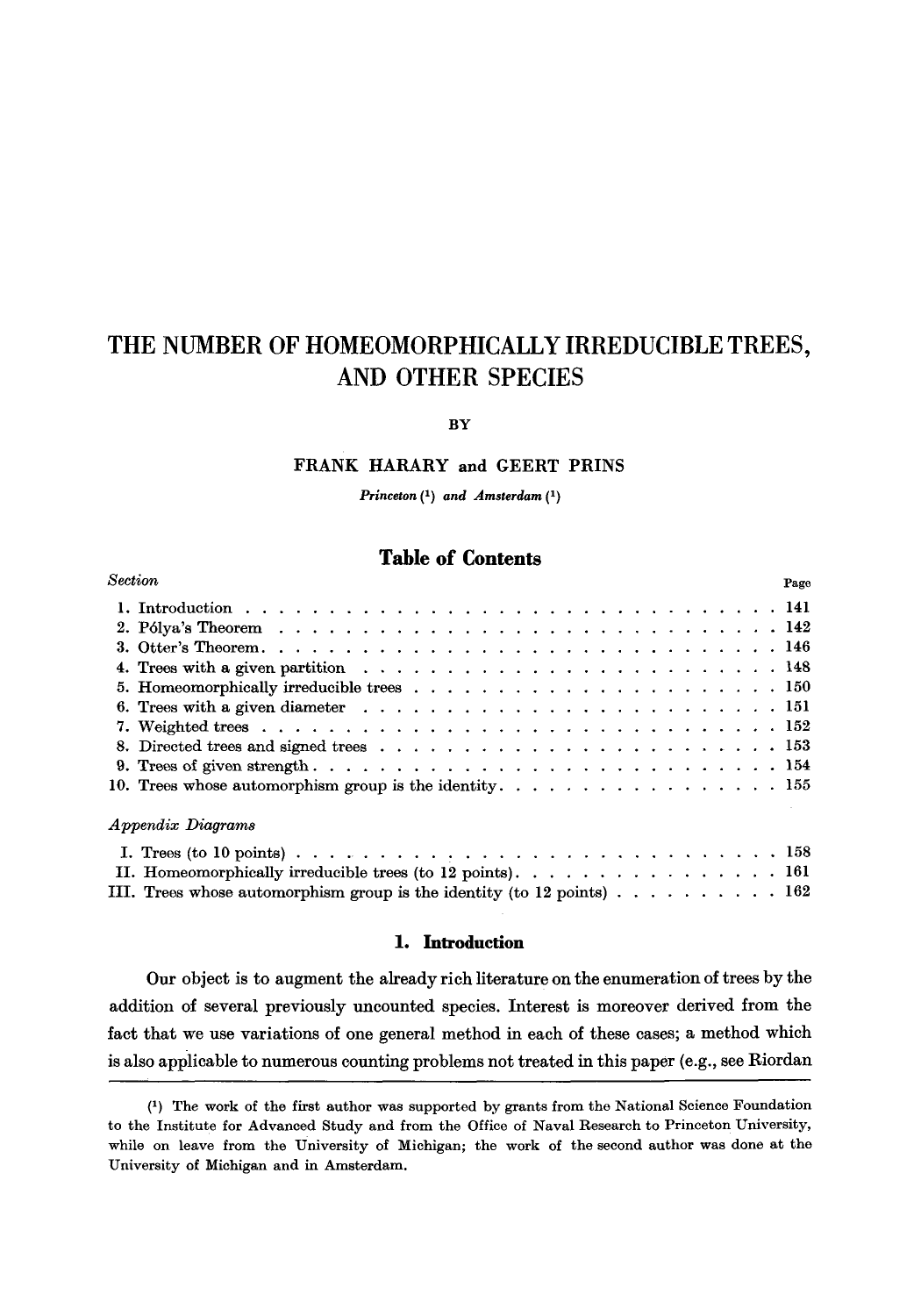[14]). The art of enumerating trees appears to have originated with Cayley [1], who obtained formulas for labeled trees, rooted trees, and also (unrooted) trees. A significant contribution was made by Pólya [13], who with the help of a powerful general enumerating procedure, solved a host of counting problems for trees of considerable interest in organic chemistry. A theorem of Otter [12] on the dissimilarity characteristic for trees enabled him to formulate an elegant equation giving the number of trees in terms of the known number of rooted trees. The dissimilarity characteristic was generalized to Husimi graphs and to arbitrary graphs by Harary and Norman [7, 8]. These results led to the enumeration of rooted Husimi graphs by Harary and Uhlenbeck [9] and unrooted Husimi graphs by Norman [11], whose method also extended to the counting of graphs with any given collection of blocks; cf. Ford, Norman and Uhlenbeck [2, paper II]. Among generalizations of trees, enumerating formulas were obtained for labeled Husimi graphs in Ford and Uhlenbeck [2, paper I] (who extended Otter's asymptotic results in  $[2,$  papers III and IV]), for forests in Harary [5], and for labeled colored and chromatic trees and oriented trees in a recent paper of Riordan [14]. In addition enumerations of graphs and directed graphs appear in Harary [5], and of labeled graphs and labeled directed graphs in Gilbert [3],

The general plan for enumerating each tree species has three parts. First, a functional equation is obtained for the generating function for trees rooted at an endpoint. Then rooted trees are expressed in terms of these using P61ya's Theorem. Finally the generating function for unrooted trees is given in terms of the function for rooted trees by an appropriate combination of the theorems of Otter and *P61ya.* For the sake of completeness these theorems are reviewed briefly in the succeeding two sections. Each of the remaining seven sections serves to enumerate either a new species of trees, or ordinary trees in terms of a new parameter. We include three appendices which present what is to our knowledge the most exhaustive collection of tree diagrams available. They have served as a valuable collection of data for the testing of conjectures. The diagrams have been thoroughly checked and are believed to be error free.

### **2. P61ya's Theorem**

We shall state Pólya's Theorem (the Hauptsatz of  $[13]$ ) in the form which uses two variables. In deriving the counting series for the various kinds of trees, sometimes the one variable form is used, and at one point the theorem is used for an infinite number of variables.

Let *figure* be an undefined term. To each figure there is assigned an ordered pair of non-negative integers called its *content*. Let  $\varphi_{mn}$  denote the number of different figures of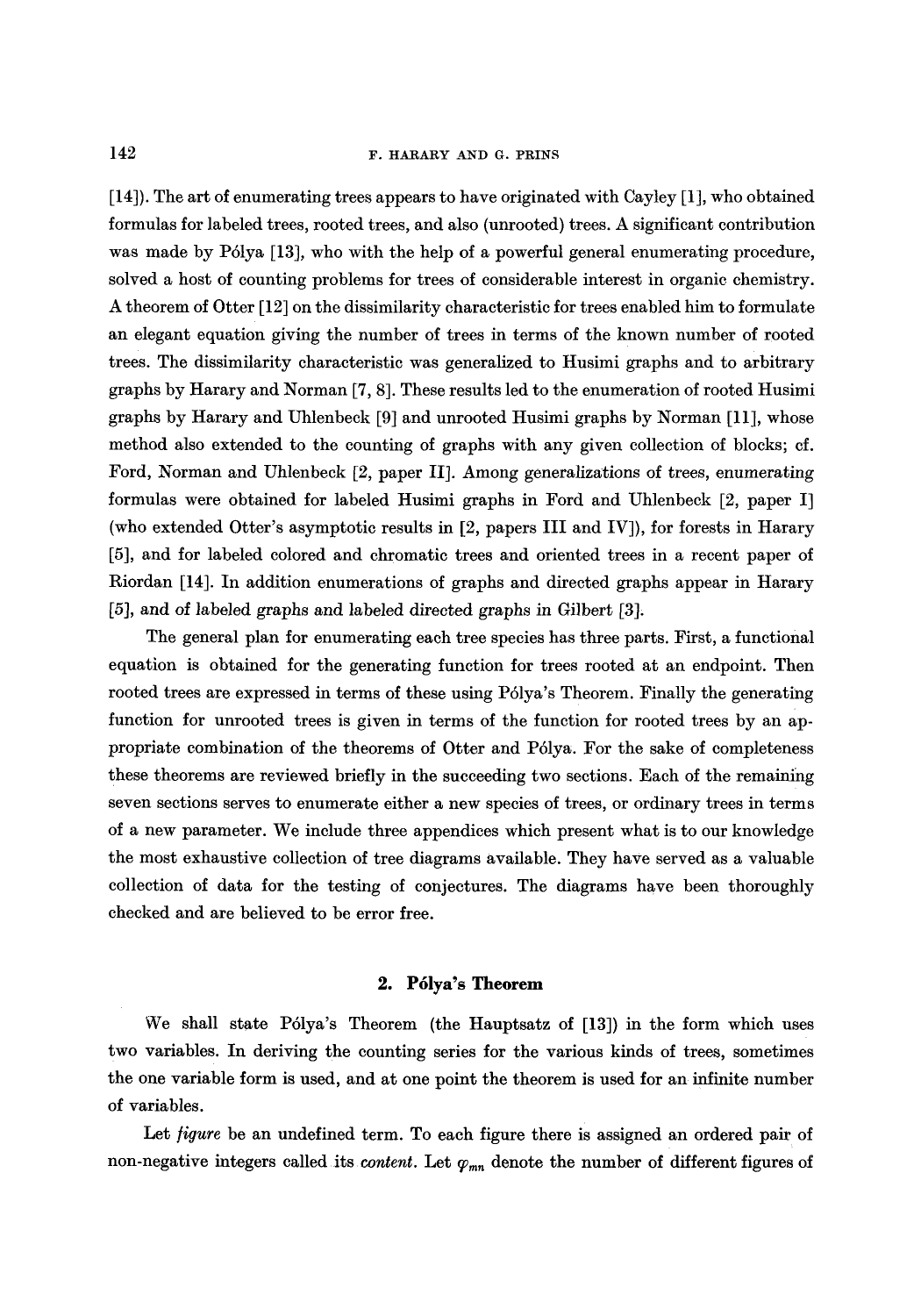content  $(m, n)$ . Then the figure counting series  $\varphi(x, y)$  is defined by

$$
\varphi(x, y) = \sum_{m, n=0}^{\infty} \varphi_{mn} x^m y^n
$$

Let  $G$  be a permutation group of degree  $s$  and order  $h$ . A *configuration* of length  $s$  is a sequence of s figures. The content of a configuration is the vector sum of the contents of its figures. Two configurations are *G-equivalent* if there is a permutation of G sending one into the other. Let  $F_{mn}$  denote the number of F-inequivalent configurations of content  $(m, n)$ . The configuration counting series  $F(x, y)$  is defined by

$$
F(x, y) = \sum_{m, n=0}^{\infty} F_{mn} x^m y^n
$$

We shall call G the *configuration group* henceforth.

The object of Pólya's Theorem is to express  $F(x, y)$  in terms of  $\varphi(x, y)$  and G. This is accomplished using the cycle index of G, defined as follows. Let  $h_{(i)}$  denote the number of elements of G of type  $(j) = (j_1, j_2, \ldots, j_s)$ , i.e., having  $j_k$  cycles of length k for  $k = 1, 2, \ldots, s$ . Thus

$$
1j_1 + 2j_2 + \cdots + sj_s = s \tag{1}
$$

Let  $f_1, f_2, \ldots, f_s$  be s indeterminates. Then  $Z(G)$ , the cycle index of G, is defined, as in Pólya [13, p. 157], by:

$$
Z(G) = \frac{1}{h} \sum_{(j)} h_{(j)} f_1^{j_1} f_2^{j_2} \dots f_s^{j_s},
$$
 (2)

where the sum is taken over all partitions (j) of s satisfying (1). For any power series  $f(x, y)$ , let  $Z(G, f(x, y))$  denote the function obtained from  $Z(G)$  by replacing each indeterminate  $f_k$  by  $f(x^k, y^k)$ . Using these definitions, we are able to give a concise statement of:

*P61ya's Theorem.* The configuration counting series is obtained by substituting the figure counting series into the cycle index of the configuration group. Symbolically,

$$
F(x, y) = Z(G, \varphi(x, y)).
$$

This theorem reduces the problem of finding the configuration counting series to the determination of the figure counting series and the cycle index of the configuration group.

We frequently require the configuration group  $S_n$ , the symmetric group of degree n. It is well known that  $Z(S_n)$  may be obtained from (2) by setting  $s = n$ ,  $h = n!$ , and

$$
h_{(j)} = \frac{n!}{1^{j_1} j_1! \, 2^{j_1} j_2! \, \ldots \, n^{j_n} j_n!}
$$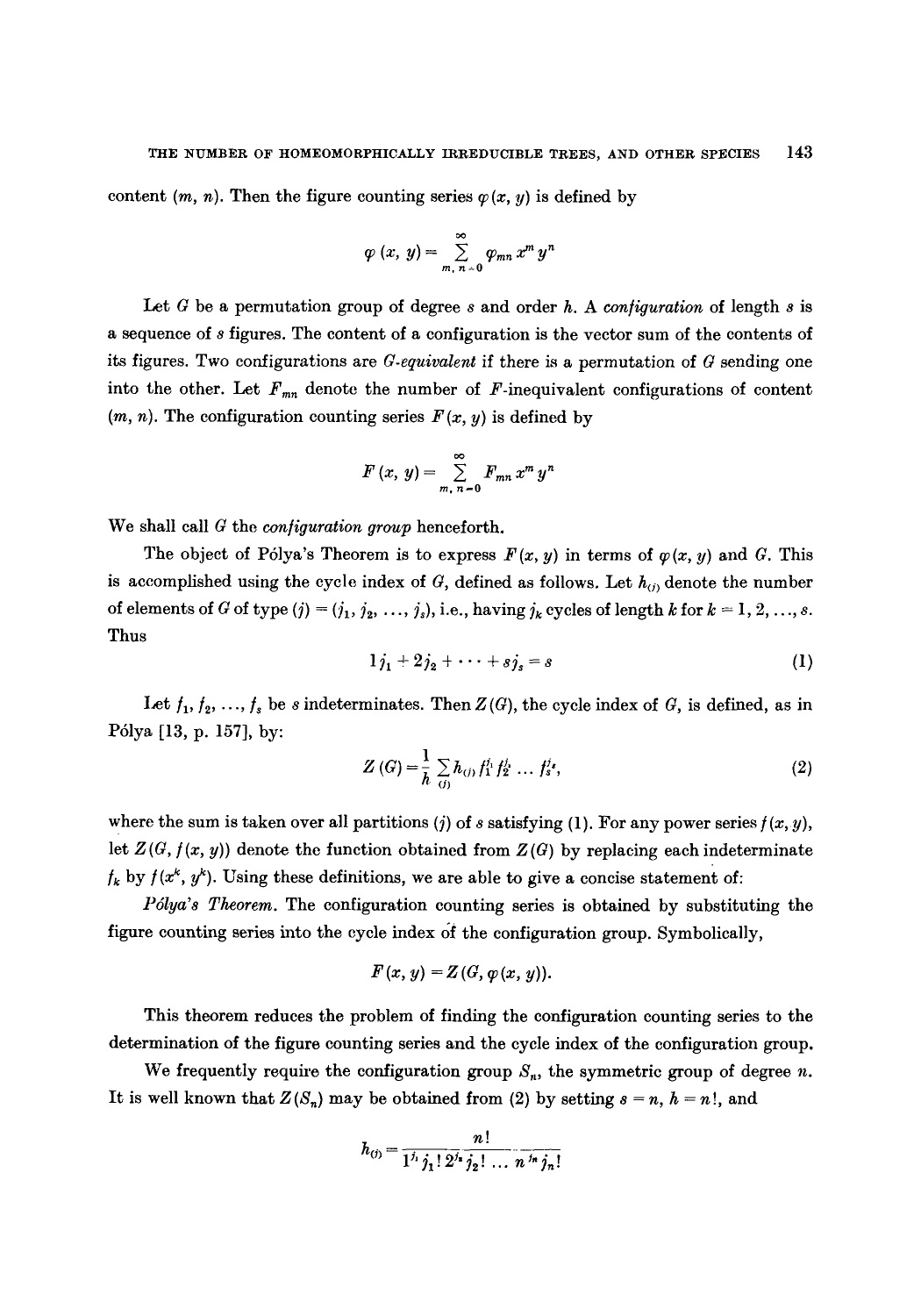## 144 F. HARARY AND G. PRINS

We illustrate P61ya's Theorem while reviewing the enumeration of rooted trees. See König [10] as a general reference on graph theory. A *tree* is a connected graph with no eyeIes. A *rooted tree* is a tree with one distinguished point, called the *root.* Following the terminology of Riordan [14], a *planted tree* is a rooted tree in which the root is an *endpoint,*  that is, a point incident to only one line. Two trees are *isomorphic if* there is one-to-one correspondence between their point sets which preserves adjacency, and two rooted trees are isomorphic if there is a tree isomorphism between them which maps one root onto the other root.

*A path* joining points  $a_1$  and  $a_n$  in a tree is a collection of lines of the form  $a_1a_2$ ,  $a_2a_3$ ,  $\ldots$ ,  $a_{n-1}a_n$  where the points  $a_1, a_2, \ldots, a_n$  are distinct. In any tree there is a unique path between each pair of points. The *length* of a path is the number of lines in it. The *distance*  between two points is the length of the path joining them. The *diameter* of a tree is the greatest distance between any two points. The *root-diameter* of a rooted tree is the greatest distance between the root and all other points. The *branch*  $\langle a, b \rangle$  of a tree determined by a point a and a line *ab* is that subtree containing a and all the points reachable by paths from a whose first line is *ab. A main branch* of a rooted tree is a branch at the root. Define

$$
Z(S_{\infty}, f(x)) = \sum_{n=0}^{\infty} Z(S_n, f(x)),
$$

where we take  $Z(S_0, f(x)) = 1$ . It is implicitly shown in [13] that

$$
Z(S_{\infty}, f(x)) = \exp \sum_{r=1}^{\infty} \frac{1}{r} f(x^{r}).
$$

This equation can also be verified by comparison of corresponding coefficients of  $x$ , as in Norman [11].

Let  $T_i$  be the number of rooted trees with i points and

$$
T(x) = \sum_{i=1}^{\infty} T_i x^i
$$

be the generating function for rooted trees. Let  $t(x)$  and  $\overline{T}(x)$  be the corresponding generating functions for trees and planted trees respectively. The following proof of the Cayley-P61ya formula for  $T(x)$  is different from previous proofs in the literature, and is based on the root-diameter of a rooted tree.

**THEOREM** 1. (P61ya **[13], p. 197)** 

$$
\overline{T}(x) = x T(x) \tag{3 a}
$$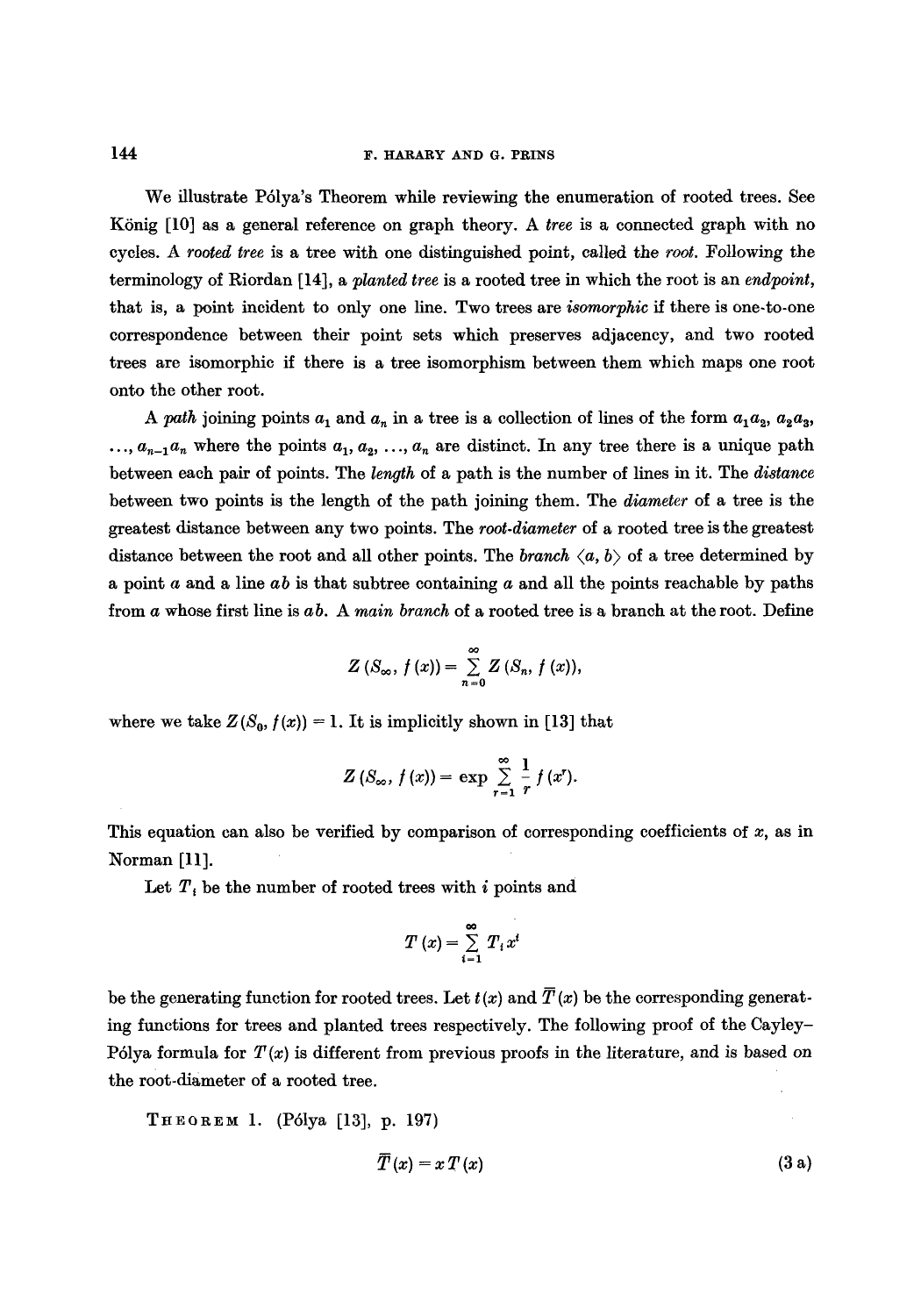$$
\overline{T}(x) = x^2 Z(S_{\infty}, \overline{T}(x)/x) \tag{3 b}
$$

$$
T(x) = xZ(S_{\infty}, T(x))
$$
 (3 c)

*Proof.* Consider a planted tree  $\overline{T}$  with root point p. Let q be the point adjacent to p. Consider the tree T obtained from  $\overline{T}$  by deleting p, and rooting the resulting tree at q. Consider further the set  $\overline{S}$  of the main branches of T, and the set S of rooted trees obtained from the planted trees of  $\bar{S}$  in the same way as we obtained T from  $\bar{T}$ . See, for example, Figure 1. Clearly any one of T,  $\overline{T}$ , S,  $\overline{S}$ , determines the others uniquely. If  $\overline{T}$  has m points, then T has  $m - 1$  points. This proves equation (3 a).



Figure 1.

If  $\overline{T}$  has root-diameter n, then T has root-diameter  $n-1$ , and the maximum rootdiameter among the trees of  $\bar{S}$  and  $S$  are  $n - 1$  and  $n - 2$  respectively. Also T has one more point than S, and if  $\bar{S}$  has k planted trees, then  $\bar{S}$  has  $k - 2$  more points than  $\bar{T}$ .

Now let  $\overline{T}^{(n)}(x)$  and  $T^{(n)}(x)$  be the counting series for planted trees and rooted trees with root-diameter  $\leq n$ . The counting series for all sets (configurations) of planted trees with root-diameter  $\leq n$  is then  $Z(S_{\infty}, \overline{T}^{(n)}(x))$ , and that for sets of rooted trees is  $Z(S_{\infty},$  $T^{(n)}(x)$ . From the considerations of the last paragraph, we then find:

$$
\overline{T}^{(n+1)}(x) = x^2 Z \left( S_{\infty}, \frac{\overline{T}^{(n)}(x)}{x} \right)
$$

$$
T^{(n+1)}(x) = x Z(S_{\infty}, T^{(n)}(x))
$$

As the counting series for planted trees with root-diameter  $\leq 1$  is  $x^2$  and the counting series 9t - 593801. *Acta mathematlca.* 101. Imprim6 le 8 avril 1959.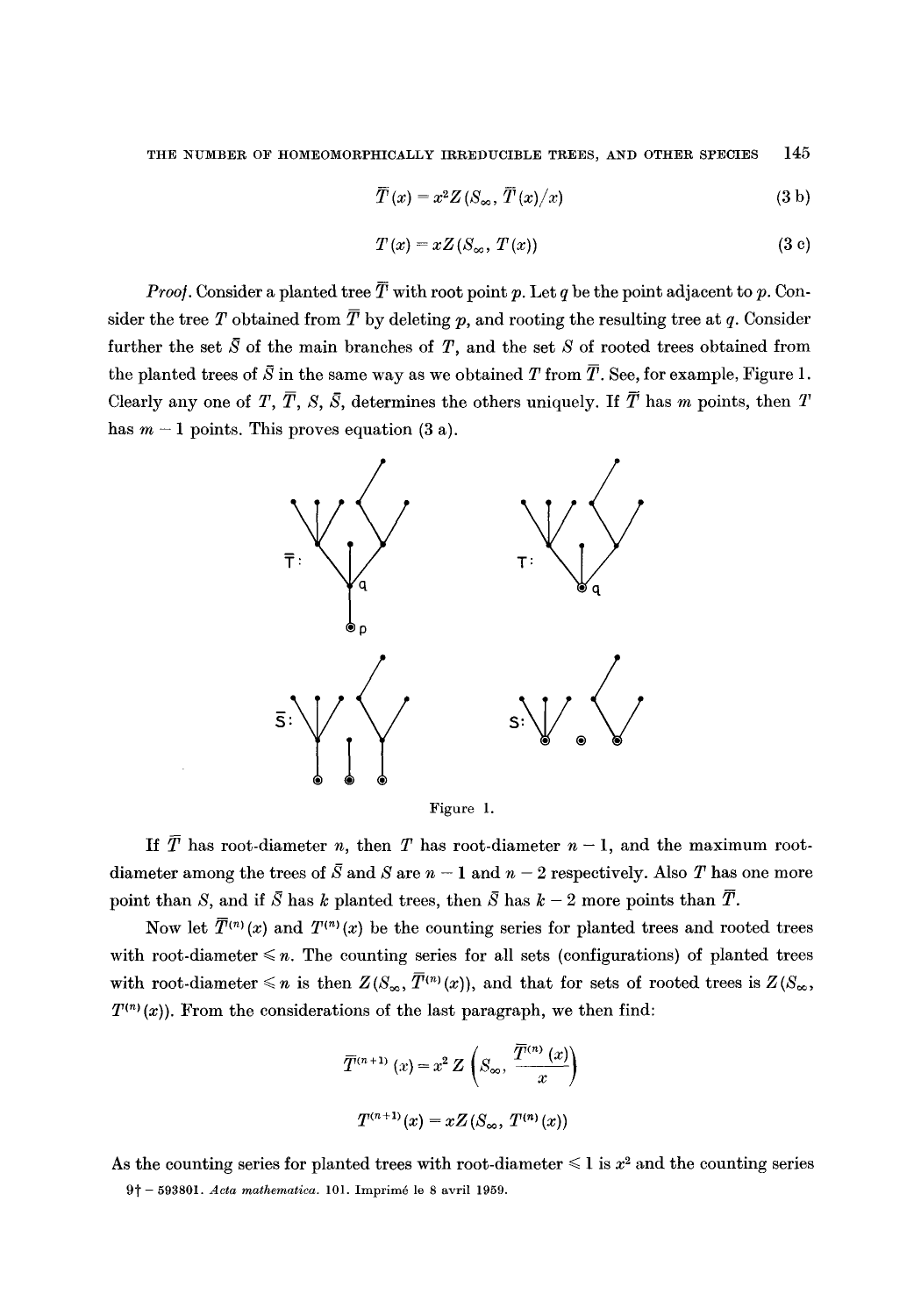for rooted trees with root-diameter  $0$  is  $x$ , we obtain the functional equations (3 b) and (3 c). We note that equation (3 c) can also be obtained by substituting (3 a) into (3 b).

When further on we shall consider other species of rooted trees, we shall find that whenever we are not able to obtain a functional equation for these rooted trees directly by methods analogous to the above, we shall obtain one by finding equations analogous to (3 a) and (3 b).

Explicitly,

$$
T(x) = x + x^2 + 2x^3 + 4x^4 + 9x^5 + 20x^6 + 48x^7 + 115x^8 + \cdots
$$

## **3. Otter's Theorem**

In this section we review Otter's results [12] on the number of trees. It will be seen that his approach is convenient in deriving a functional equation for counting a species of trees in terms of the counting series for the same species of rooted trees.

*An automorphism* of a tree is an isomorphism of a tree with itself. Two points a and b of a tree are *similar* if there is an automorphism sending a onto b. Similarity of two lines of a tree is defined analogously. Since the set of all automorphisms of a tree is a permutation group, similarity is an equivalence relation. The number of *dissimilar* points or lines of a tree is the number of similarity classes of points or lines. A *symmetry line* of a tree is one whose two points are similar. A *symmetric tree* is one which contains a symmetry line. Obviously any tree has either 0 or 1 symmetry line. We are now able to state Otter's *dis. similarity characteristic* for trees.

*Otter's Theorem* [12]. In any tree, the number of dissimilar points minus the number of dissimilar lines plus the number of symmetry lines equals 1.

With the help of this refinement of Euler's characteristic, it is possible to derive an elegant functional equation for  $t(x)$  in terms of  $T(x)$ . A line-rooted tree is one in which there is a distinguished line. Using the following two lemmas, we have a proof of Theorem 2 different from that of Otter.

LEMMA 1. The counting series for line-rooted trees is  $Z(S_2, T(x))$ .

*Proof.* There is a one-to-one correspondence between line-rooted trees and unordered pairs of rooted trees, rooted at the points on the distinguished line.

LEMMA 2. The counting series for symmetric trees is  $T(x^2)$ .

*Proof.* There is a one-to-one correspondence between symmetric trees and pairs of isomorphic rooted trees, rooted at the points on the symmetry line.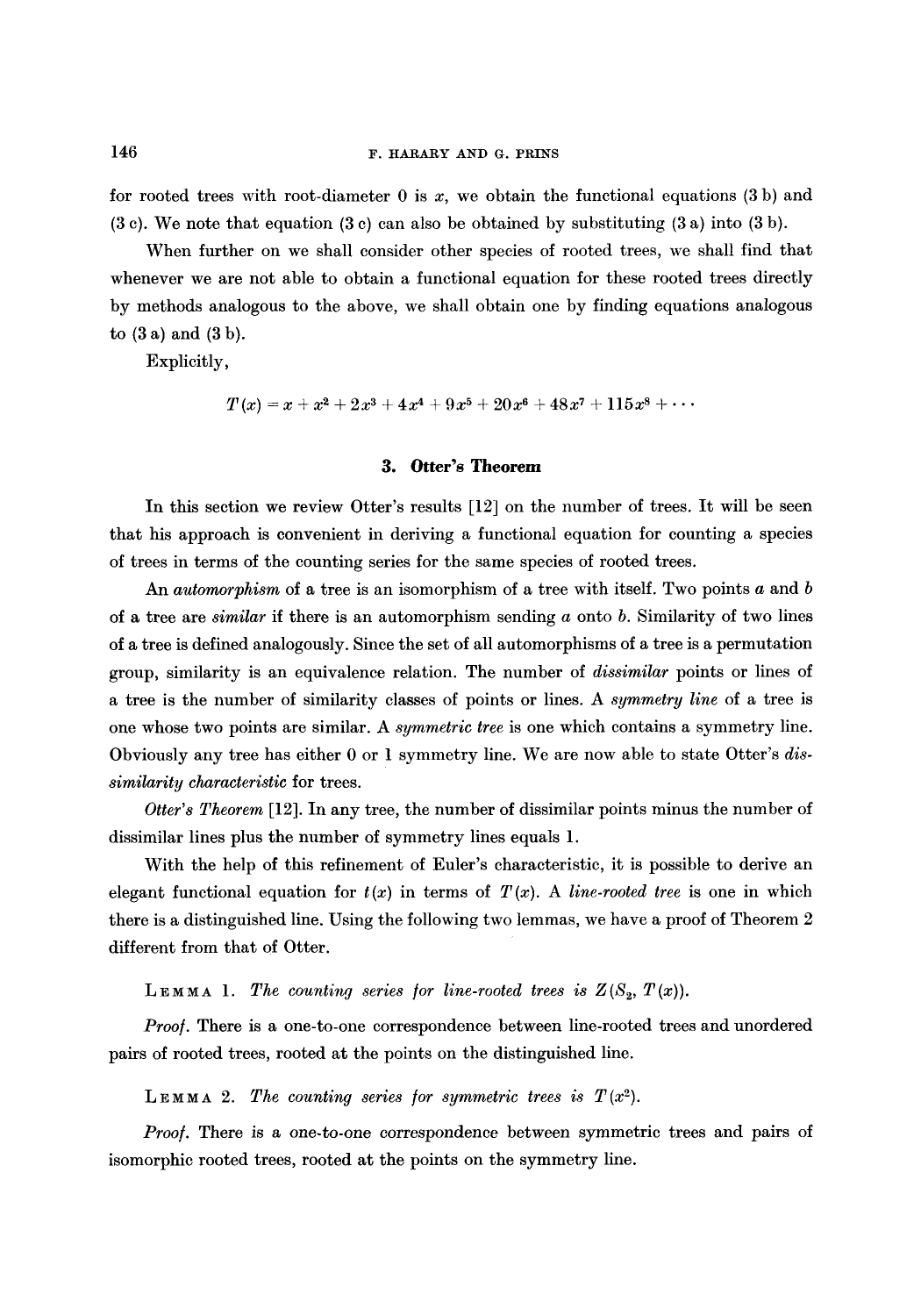THEOREM 2. (Otter [12])

$$
t(x) = T(x) - \frac{1}{2}[T^2(x) - T(x^2)]. \tag{4}
$$

*Proof.* First we sum the dissimilarity characteristic equation for trees over all trees with  $n$  points. This becomes: the number of trees with  $n$  points is equal to the number of rooted trees minus the number of line-rooted trees plus the number of symmetric trees with n points. Hence by Lemmas 1 and 2,

$$
t(x) = T(x) - Z(S_2, T(x)) + T(x^2), \tag{5}
$$

which gives equation (4).

Otter's formula (4) for the number of trees has subsequently been reproved twice without making use of his dissimilarity characteristic by Harary [6] and Riordan [14] by building up from Pólya's results [13] on the number of centered and bicentered trees.

Let  $A_n$  be the alternating group of degree n. It was shown in [7] and [9], using a theorem of Pólya [13] on configurations with no repeated figures, that

$$
t(x) = T(x) - [Z(A_2, T(x)) - Z(S_2, T(x))].
$$

This last equation (identical in content with (5)) is often written, by an abuse of notation, in the form

$$
t(x) = T(x) - Z(A_2 - S_2, T(x)).
$$
 (5')

We shall have occasion to use the form of equation (5') in enumerating other species of trees.

Explicitly, we find

$$
t(x) = x + x^2 + x^3 + 2x^4 + 3x^5 + 6x^6 + 11x^7 + 23x^8 + 47x^9 + 106x^{10} + 235x^{11} + 551x^{12} + \cdots
$$

Diagrams of all trees with  $\leq 10$  points are given in Appendix I.

For later reference we state the above-mentioned theorem of P61ya completely.

THEOREM 3. (P61ya [13], p. 161). *The counting series /or all Sn-inequivalent con* $figurations of figures whose counting series is  $f(x)$ , where each figure appears at most$ *once in any con/iguration is* 

$$
Z(A_n-S_n,f(x)).
$$

COROLLARY. The corresponding counting series for all configurations regardless of length is

$$
Z(A_{\infty}-S_{\infty}, f(x))=\sum_{n=0}^{\infty}Z(A_{n}-S_{n}, f(x)).
$$

<sup>10-593801.</sup> *Acta mathematica*. 101. Imprimé le 8 avril 1959.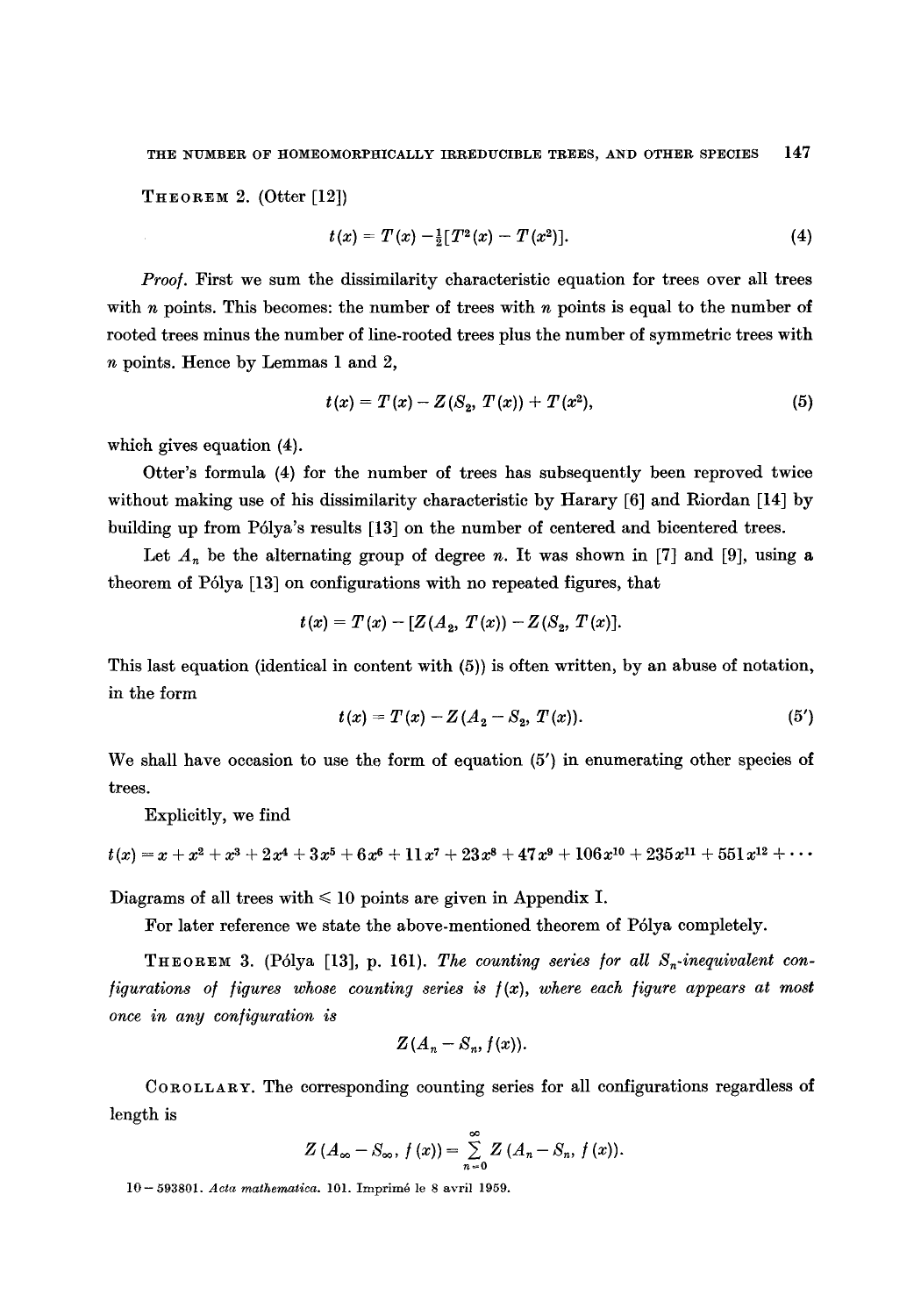## 148 F. HARARY AND G. PRINS

### **4. Trees with a given partition**

The *degree* of a point of a tree is the number of lines incident to it. The *partition* of a tree is the sequence of non-negative integers  $(a_1, a_2, a_3, \ldots)$  where  $a_m$  is the number of points of degree m. Let

$$
\overline{P}(x, t_1, t_2, \ldots) = \sum_{j, t_1, t_2, \ldots, t_n = 0}^{\infty} \overline{P}_{j t_1 t_2, \ldots, t_n} t_1^{t_1} t_2^{t_2} \ldots
$$

where  $\overline{P}_{j_{i_1i_2}}\ldots$  is the number of planted trees with  $i_m$  points of degree m and a total of j points. Let  $P(x, t_1, t_2, ...)$  and  $p(x, t_1, t_2, ...)$  be the corresponding counting series for rooted trees and trees respectively.

THEOREM 4. *The counting series /or planted trees, rooted trees, and trees with a given partition are given by:* 

$$
\overline{P}(x, t_1, t_2, \ldots) = \sum_{m=0}^{\infty} x^2 t_1 t_{m+1} Z\left(S_m, \frac{1}{x t_1} \overline{P}(x, t_1, t_2, \ldots)\right)
$$
(6 a)

$$
P(x, t_1, t_2, \ldots) = \sum_{m=0}^{\infty} x t_m Z\left(S_m, \frac{1}{x t_1} \overline{P}(x, t_1, t_2, \ldots)\right)
$$
(6 b)

$$
p(x, t_1, t_2, \ldots) = P(x, t_1, t_2, \ldots) - \frac{1}{x^2 t_1^2} Z(A_2 - S_2, \overline{P}(x, t_1, t_2, \ldots))
$$
(6 c)

*Proof of* (6a). Let  $\overline{T}$  be a planted tree with root p and let q be the point adjacent to p. By a *q-branch* we mean a branch of the form  $\langle q, r \rangle$  for some r. Consider the sets of all *q*branches not containing  $p$ . This set of branches determines  $\overline{T}$ , and any set of planted trees each of root diameter  $\leq n-1$  uniquely determines a planted tree of root diameter  $\leq n$  in this way.

Now let  $\bar{S}$  be a set of m planted trees each with root diameter  $\leq n$ . Then the planted tree  $\overline{T}$  determined by S as in Figure 1 includes two points not in  $\overline{S}$ , corresponding to p and q, one of degree 1 and the other of degree  $m + 1$ . On the other hand, the root points of the planted trees of  $\bar{S}$ , which have degree 1, are not included in this planted tree. Hence if we let  $\overline{P}^{(n)}(x, t_1, t_2, \ldots)$  be the counting series for planted trees with root diameter  $\leq n$ and given partition, we find

$$
\overline{P}^{(1)}(x, t_1, t_2, \ldots) = x^2 t_1^2
$$

and 
$$
\overline{P}^{(n+1)}(x, t_1, t_2, \ldots) = \sum_{m=0}^{\infty} x^2 t_1 t_{m+1} Z\left(S_m, \frac{1}{x t_1} \overline{P}^{(n)}(x, t_1, t_2, \ldots)\right)
$$

from which (6a) follows.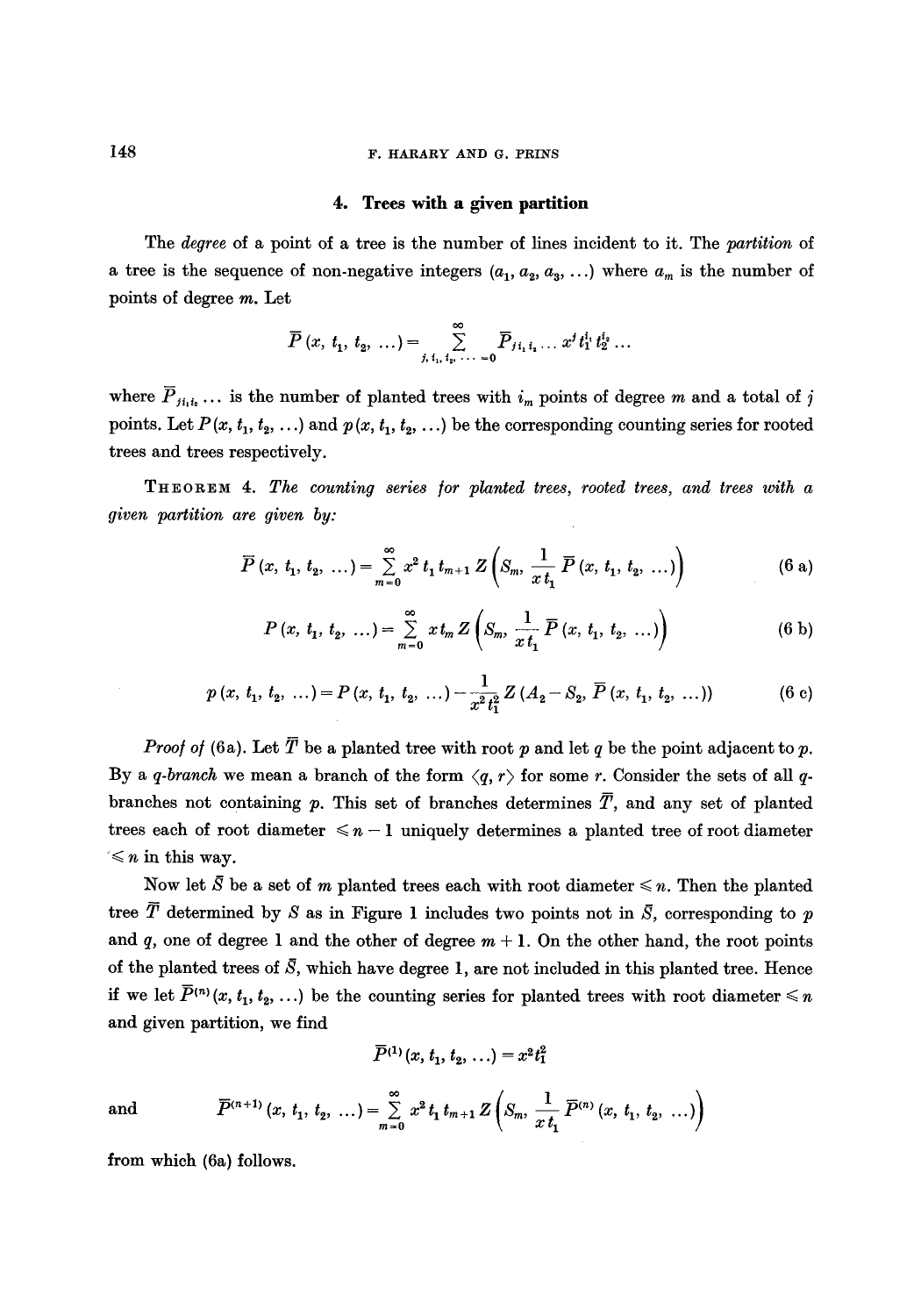

Figure 2.

*Proof of (6 b).* The same set  $\overline{S}$  of m planted trees also determines a rooted tree T as in Figure 1 by identifying the roots of the planted trees in  $\overline{S}$ , whose root diameter is  $\leq n$ . Its root has degree m and the m root points of  $\bar{S}$  do not appear. Hence

$$
P^{(1)}(x, t_1, t_2, \ldots) = x t_1
$$

and

$$
P^{(n+1)}(x, t_1, t_2, \ldots) = \sum_{m=0}^{\infty} x t_m Z\left(S_m, \frac{1}{x t_1} \overline{P}^{(n)}(x, t_1, t_2, \ldots)\right),
$$

proving (6 b).

*Proof of* (6 c). A tree T rooted at a line  $pq$  is uniquely determined by the two planted trees formed by the branches  $\langle p, q \rangle$  and  $\langle q, p \rangle$  of T as illustrated in Figure 2.

Conversely any two planted trees uniquely determine a line-rooted tree. The two planted trees together have two points more than T, each extra point having degree 1. Hence the counting series for line-rooted trees with given partition is

$$
\frac{1}{x^2 t_1^2} Z(S_2, \overline{P}(x, t_1, t_2, ...)).
$$

Similarly the counting series for symmetric trees with given partition is

$$
\frac{1}{x^2 t_1^2} \overline{P}(x^2, t_1^2, t_2^2, \ldots),
$$

which is, of course, equal to

$$
\frac{1}{x^2 t_1^2} Z(A_2, \overline{P}(x, t_1, t_2, ...)).
$$

Applying Otter's Theorem, equation (6 c) results.

Explicitly we obtain

$$
p(x, t_1, t_2, \ldots) = xt_1 + x^2t_1^2 + x^3t_1^2t_2 + x^4t_1^3t_3 + x^4t_1^2t_2^2 + x^5t_1^4t_4 + x^5t_1^3t_2t_3 + x^5t_1^2t_2^3
$$
  
+  $x^6t_1^5t_5 + x^6t_1^4t_2t_4 + x^6t_1^4t_3^2 + 2x^6t_1^3t_2^2t_3 + x^6t_1^2t_2^4 + x^7t_1^5t_6 + x^7t_1^5t_2t_5 + x^7t_1^5t_3t_4$   
+  $2x^7t_1^4t_2^2t_4 + 2x^7t_1^4t_2t_3^2 + 3x^7t_1^3t_2^2t_3 + x^7t_1^2t_2^5 + \cdots$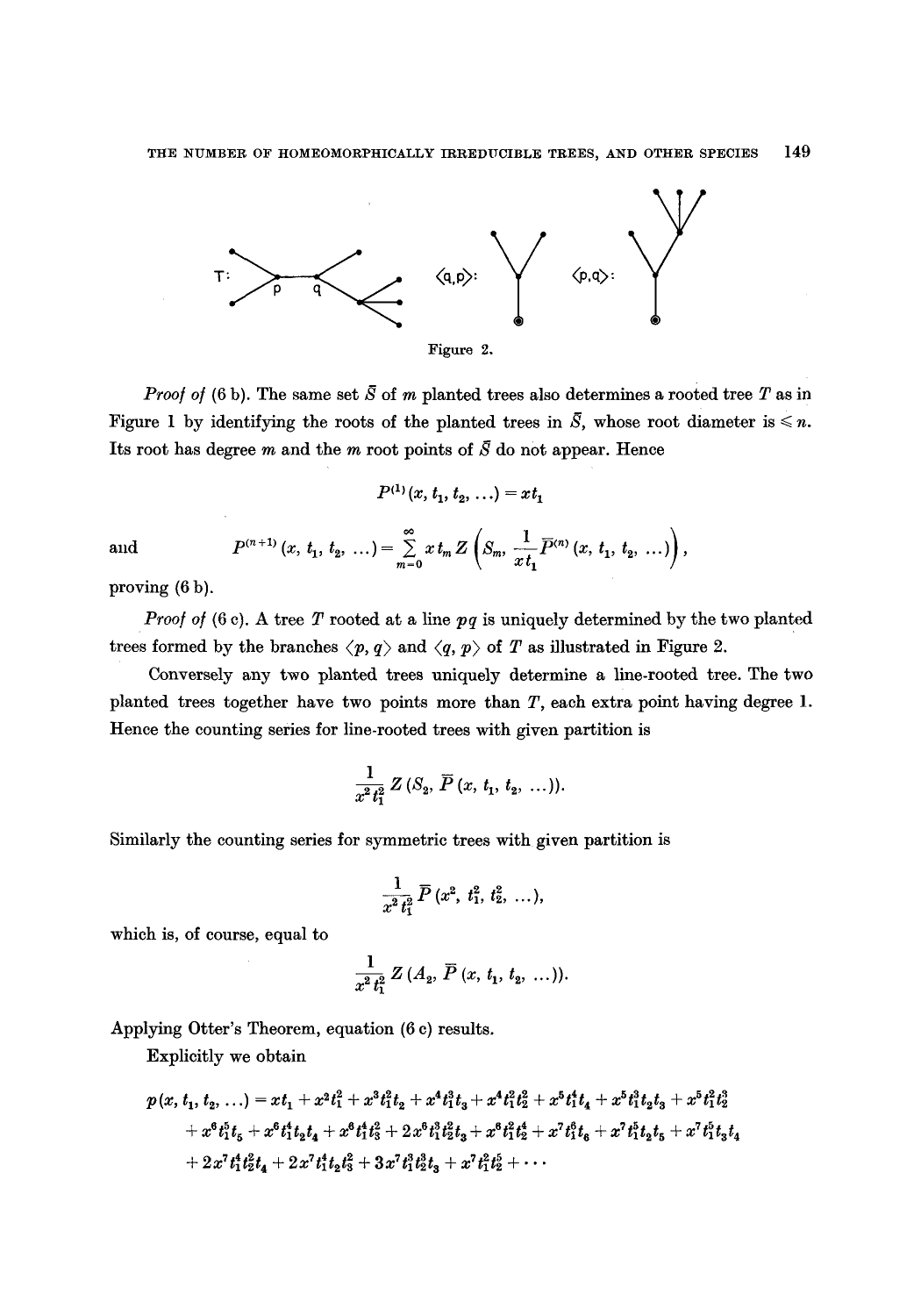## 150 F. HARARY AND G. PRINS

### **5. Homeomorphically irreducible trees**

*A homeomorphically irreducible* tree is one with no points of degree 2. Let  $h(x)$ ,  $H(x)$ , and  $\bar{H}(x)$  be the counting series for homeomorphically irreducible trees, rooted trees, and planted trees respectively. Let  $\bar{S}$  be a set of planted trees of root diameter  $\leq n$  determining a planted tree  $\overline{T}$  of root diameter  $\leq n+1$  as in Figure 1. Then  $\overline{T}$  is homeomorphically irreducible if and only if  $\bar{S}$  contains at least two trees and all the trees of  $\bar{S}$  are homeomorphieal!y irreducible. The counting series for planted homeomorphically irreducible trees with root diameter  $\leq 1$  is  $x^2$ . Hence  $\overline{H}(x)$  is determined by the functional equation

$$
\overline{H}(x) = x^2 \left( 1 + \sum_{n=2}^{\infty} Z\left(S_n, \frac{\overline{H}(x)}{x}\right) \right).
$$
 (7 a)

There is a one-to-one correspondence between the set of all rooted trees T and all planted trees  $\overline{T}$ , defined by deleting the root point of  $\overline{T}$  and rooting the point of the resulting tree T adjacent in  $\overline{T}$  to the root of  $\overline{T}$  (as in Figure 1). If T is homeomorphically irreducible, then so is  $\overline{T}$  unless the root of T is an endpoint. However, not all homeomorphically irreducible planted trees are formed in this way. For if  $T$  has exactly two main branches, each homeomorphically irreducible, then  $\overline{T}$  is homeomorphically irreducible even though T is not. We therefore obtain

$$
\overline{H}(x) = x[(H(x) - \overline{H}(x)) + Z(S_2, \overline{H}(x))],
$$
  

$$
H(x) = \frac{x+1}{x} \overline{H}(x) - \frac{1}{x} Z(S_2, \overline{H}(x)).
$$
 (7 b)

and hence

Applying Otter's Theorem to homeomorphically irreducible trees, we find:

$$
h(x) = H(x) - \frac{1}{x^2} Z (A_2 - S_2, \overline{H}(x)).
$$
 (7 c)

The proof of equation (7c) follows the method of proof of equation (6 c).

**THEOREM 5.** The counting series for  $\overline{H}(x)$ ,  $H(x)$ , and  $h(x)$  are given by equations (7a), (7b) *and* (7e).

Explicitly,

 $h(x) = x + x^2 + x^4 + x^5 + 2x^6 + 2x^7 + 4x^8 + 5x^9 + 10x^{10} + 14x^{11} + 26x^{12} + \cdots$ 

Diagrams of all homeomorphically irreducible trees with  $\leq 12$  points appear in Appendix II.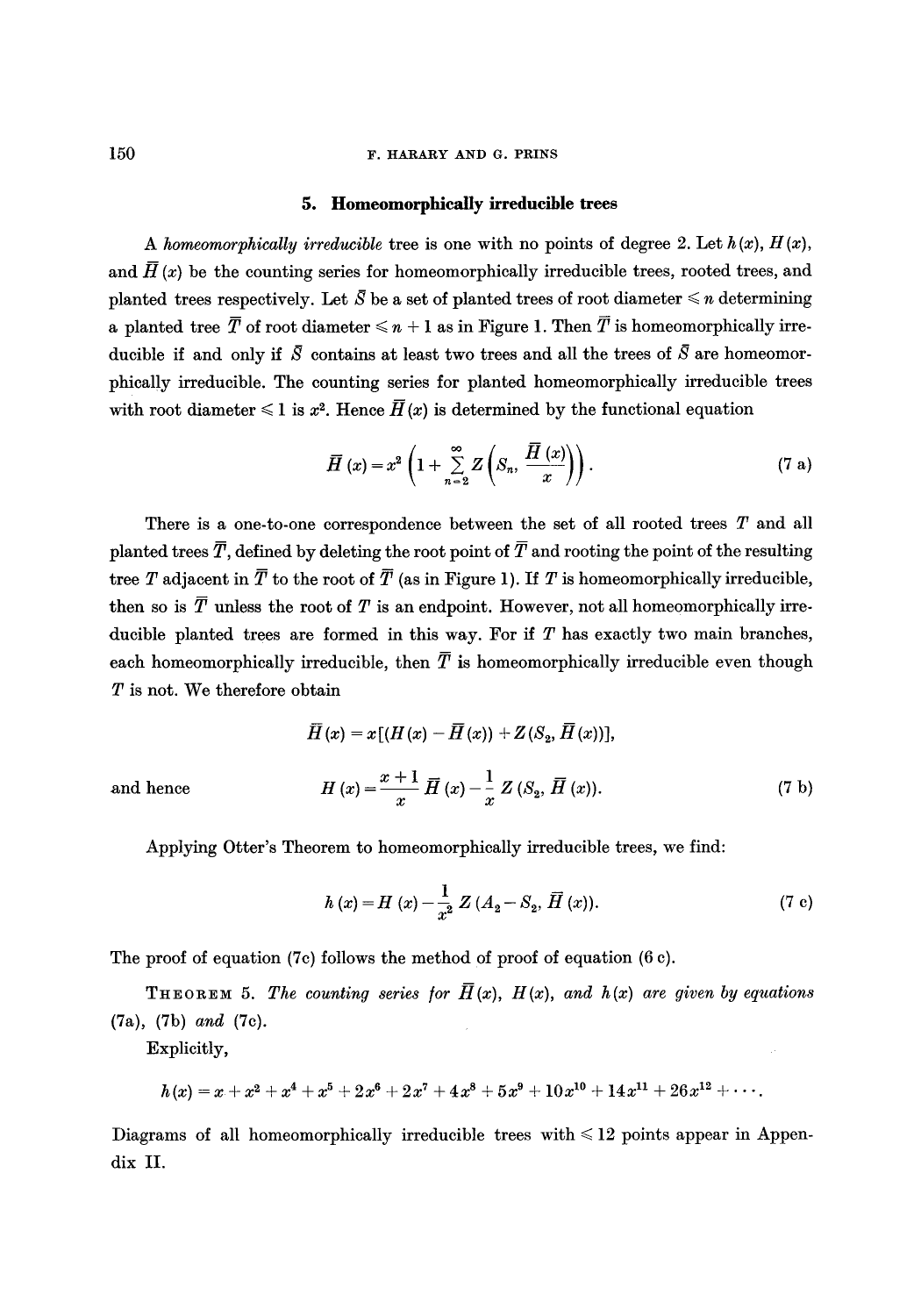#### 6. Trees with a given diameter

We have already seen in the proof of Theorem 1 that the counting series for rooted trees with root-diameter n is  $T^{(n)}(x) - T^{(n-1)}(x)$ , where  $T^{(n)}(x)$  is defined recursively by  $T^{(0)}(x) = x$  and  $T^{(n)}(x) = xZ(S_{\infty}, T^{(n-1)}(x)).$ 

The *associated number* of a point p of a tree is the greatest distance between p and all other points. Thus the root-diameter of a rooted tree is the associated number of the root and the diameter of a tree is the maximum among all the associated numbers of the points. The minimum associated number is the *radius* of a tree. The *center* of a tree is the set of all points of minimum associated number. It is well known (see König [10]) that any tree has either one or two central points and if there are two, they are adjacent. A tree is *centered* or *bicentered* according to whether it has one or two central points. Counting series for centered and bicentered trees were obtained in Riordan [14]. Other expressions for these arise in connection with trees with a given diameter. For trees with odd diameter are bicentered, while trees with even diameter are centered. Let  $d_m(x)$  be the counting series for trees with diameter m.

Consider a bicentered tree with odd diameter  $2n + 1$  and bicenters p, q. This tree is uniquely determined by the branches  $\langle p, q \rangle$  and  $\langle q, p \rangle$ . If we omit the endpoints of these branches (and root them at the points adjacent to these endpoints), we may consider them as rooted trees of root-diameter n. Conversely, any two rooted trees of root-diameter  $n$ uniquely determine a tree of diameter  $2n + 1$ . Hence

$$
\begin{cases} d_1(x) = Z(S_2, T^{(0)}(x)) \\ d_{2n+1}(x) = Z(S_2, T^{(n)}(x) - T^{(n-1)}(x)), n \ge 1. \end{cases} (8_1)
$$

On the other hand, a centered tree with diameter  $2n$  and center  $p$  is determined by the set of its p-branches. If we again delete the endpoints of these branches, we find we have a set of rooted trees, at least two of which have root diameter  $n-1$ , and the rest rootdiameter  $\leq n-2$ . Therefore,

$$
d_{0}(x) = T^{(0)}(x)
$$
\n
$$
d_{2}(x) = x \sum_{m=2}^{\infty} Z(S_{m}, T^{(0)}(x))
$$
\n
$$
d_{2n}(x) = x [Z(S_{\infty}, T^{(n-2)}(x))] \left[ \sum_{m=2}^{\infty} Z(S_{m}, T^{(n-1)}(x) - T^{(n-2)}(x)) \right], n > 1
$$
\n(8<sub>2</sub>)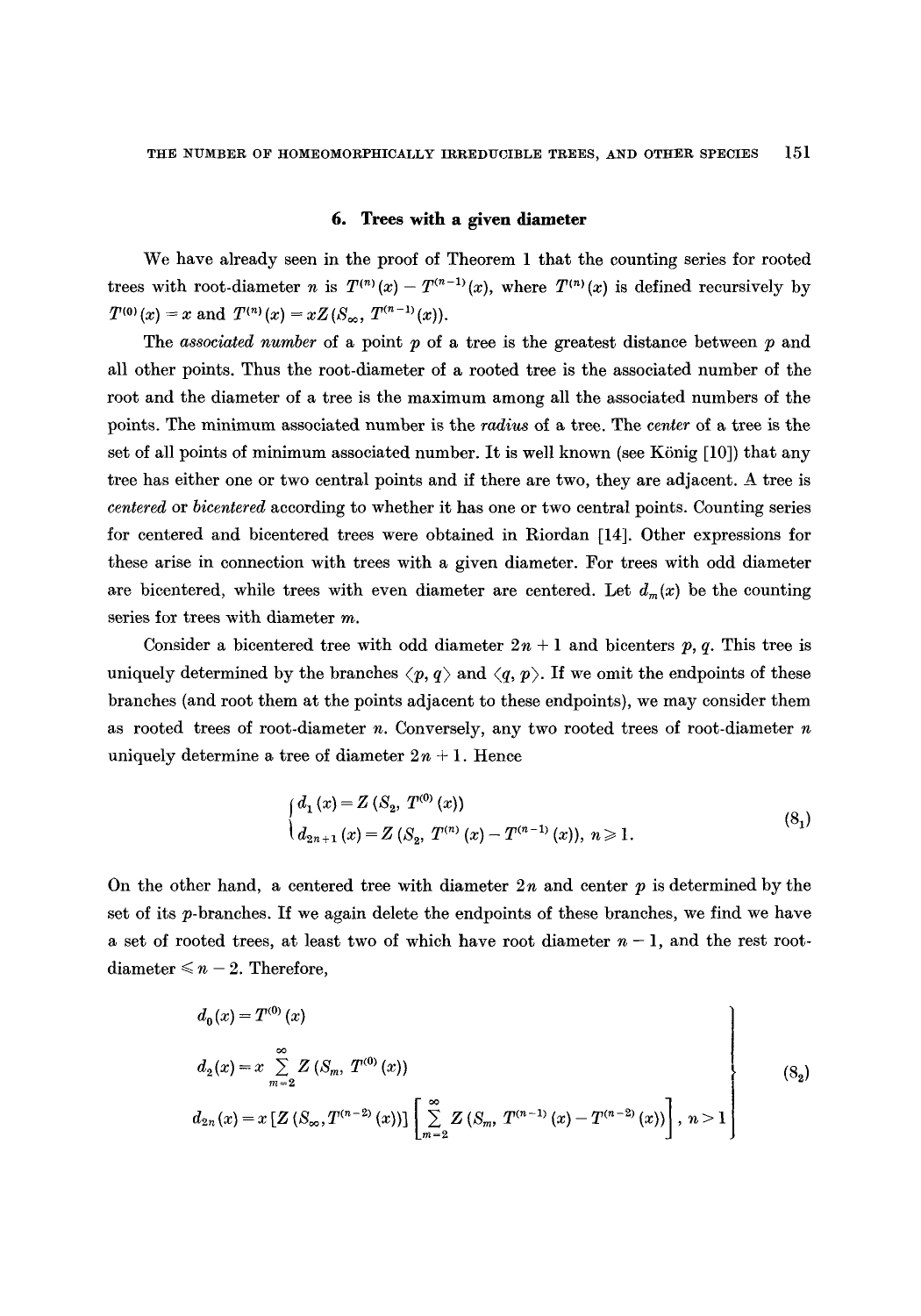Explicitly we obtain:

| $d_0(x)=x$                                                                   |       |  |  |  |                                                                |  |
|------------------------------------------------------------------------------|-------|--|--|--|----------------------------------------------------------------|--|
| $d_1(x) =$                                                                   | $x^2$ |  |  |  |                                                                |  |
| $d_2(x) =$                                                                   |       |  |  |  | $x^3 + x^4 + x^5 + x^6 + x^7 + x^8 + x^9 + \cdots$             |  |
| $d_3(x) =$                                                                   |       |  |  |  | $x^4 + x^5 + 2x^6 + 2x^7 + 3x^8 + 3x^9 + \cdots$               |  |
| $d_4(x) =$                                                                   |       |  |  |  | $x^5 + 2x^6 + 5x^7 + 8x^8 + 14x^9 + \cdots$                    |  |
| $d_{5}(x) =$                                                                 |       |  |  |  | $x^6$ + 2x <sup>7</sup> + 7x <sup>8</sup> + 14x <sup>9</sup> + |  |
| $d_6(x) =$                                                                   |       |  |  |  | $x^7 + 3x^8 + 11x^9 + \cdots$                                  |  |
| $d_7(x) =$                                                                   |       |  |  |  | $x^8 + 3x^9 + \cdots$                                          |  |
| $d_{\rm g}(x)$                                                               |       |  |  |  | $x^9 + \cdots$                                                 |  |
| $t(x) = x + x^2 + x^3 + 2x^4 + 3x^5 + 6x^6 + 11x^7 + 23x^8 + 47x^9 + \cdots$ |       |  |  |  |                                                                |  |

## **7. Weighted trees**

A weighted tree is a tree to each of whose points is assigned a positive integer called its *weight.* The *weight* of a tree is the sum of the weights of its points. Let

$$
W(x, y) = \sum_{i, j=1}^{\infty} W_{i, j} x^{i} y^{j},
$$

be the counting series for rooted weighted trees where  $W_{ij}$  is the number of rooted trees with i points and weight j, and let  $w(x, y)$  be the series for weighted trees. By the usual methods we obtain the functional equation

$$
W(x, y) = x \sum_{i=1}^{\infty} y^{i} Z(S_{\infty}, W(x, y)).
$$
 (9 a)

By Otter's Theorem,  $w(x, y)$  is then given by

 $w(x, y) = W(x, y) - Z(A_2 - S_2, W(x, y)).$  (9 b)

From equations (9 a) and (9 b) we obtain

$$
w(x, y) = xy + xy^{2} + x^{2}y^{2} + xy^{3} + x^{2}y^{3}
$$
  
+  $x^{3}y^{3} + xy^{4} + 2x^{2}y^{4} + 2x^{3}y^{4} + 2x^{4}y^{4}$   
+  $xy^{5} + 2x^{2}y^{5} + 4x^{3}y^{5} + 4x^{4}y^{5} + 3x^{5}y^{5}$   
+  $xy^{6} + 3x^{2}y^{6} + 6x^{3}y^{6} + 10x^{4}y^{6} + 9x^{5}y^{6}$   
+  $6x^{6}y^{6} + xy^{7} + 3x^{2}y^{7} + 9x^{3}y^{7} + 17x^{4}y^{7}$   
+  $24x^{5}y^{7} + 20x^{6}y^{7} + 11x^{7}y^{7} + \cdots$ 

152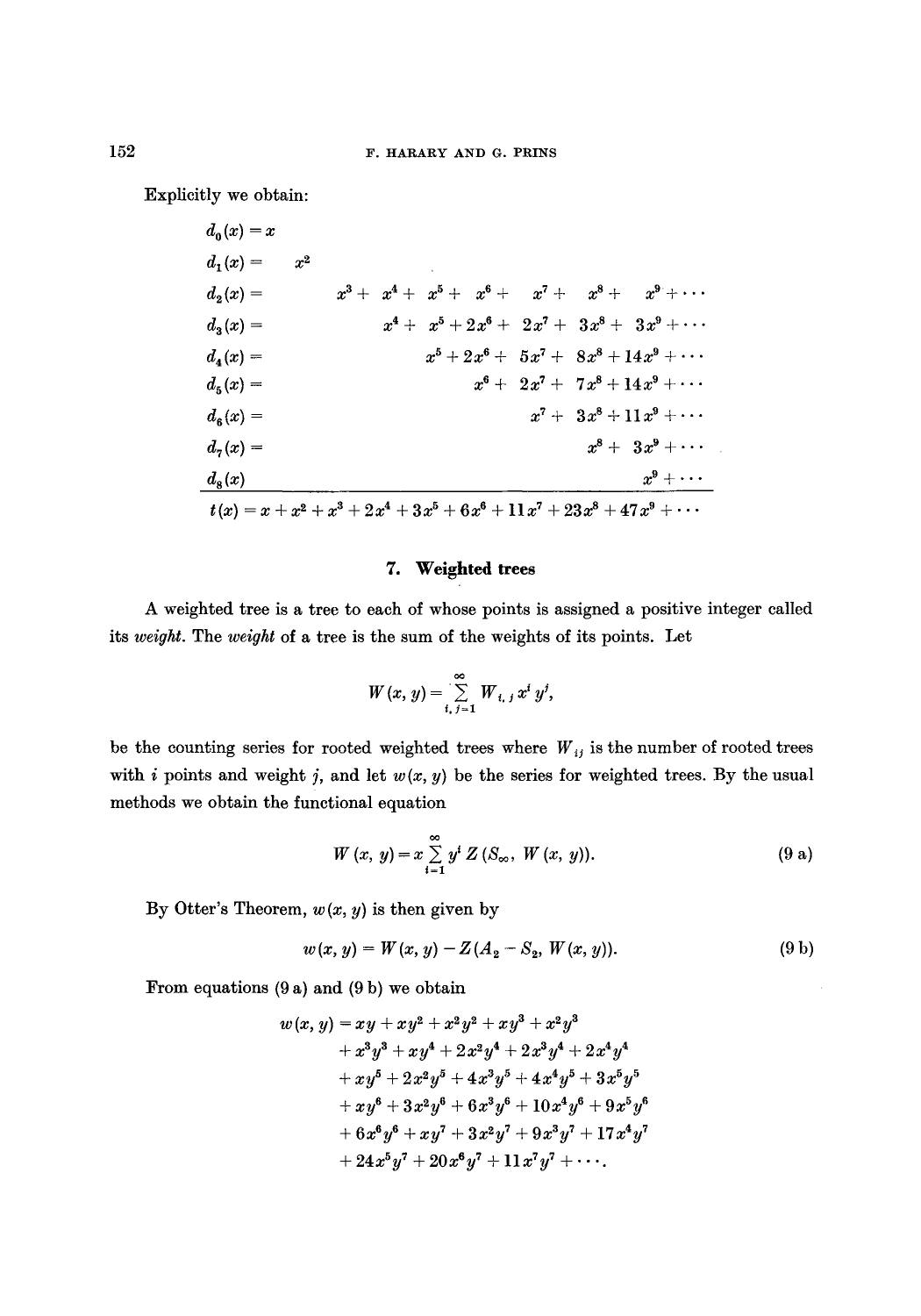#### 8. Directed trees and signed trees

An *oriented tree* is a tree to each of whose lines *pq* is assigned exactly one of two directions,  $\vec{pq}$  or  $\vec{pq}$ . Such a line is called a directed line. A *directed tree* is a tree in which each line is assigned either one direction or both directions. A *signed tree* [4] is one in which each line is assigned a plus or minus sign. Let  $r(x)$ ,  $d(x)$  and  $s(x)$  be the counting series for oriented, directed and signed trees respectively with the usual notation for rooted and planted trees. Then  $\bar{R}(x)$  is determined by the functional equation

$$
\overline{R}(x) = 2 x^2 Z\left(S_{\infty}, \frac{\overline{R}(x)}{x}\right). \tag{10 a}
$$

For each set of planted oriented trees of root diameter  $\leq n$  determines *two* planted oriented trees of root diameter  $\leq n + 1$ , one for each direction which may be assigned to the additional line. Clearly,

$$
R\left(x\right) = \frac{1}{2 x} \overline{R}\left(x\right). \tag{10 b}
$$

To obtain  $r(x)$  we again apply Otter's Theorem. Every two non-isomorphic rooted oriented trees determine *two* line-rooted oriented trees, one for each direction. But two isomorphic rooted oriented trees determine only one line-rooted oriented tree. Hence the counting series for line-rooted oriented trees is

$$
2Z(A_2-S_2, R(x)) + R(x^2) = R^2(x).
$$

Since a directed line cannot be a symmetry line, this gives

$$
r(x) = R(x) - R^{2}(x),
$$
 (10 c)

which is found in Riordan [14, equation (42)].

Explicitly, we find

$$
r(x) = x + x^2 + 3x^3 + 8x^4 + 27x^5 + 91x^6 + \cdots
$$

The counting series for planted and rooted signed trees are the same as for oriented trees. But in this case not only do two *nonisomorphic* rooted signed trees determine two line-rooted signed trees, but two *isomorphic* rooted signed trees also determine *two*  line-rooted signed trees. Hence the counting series for line-rooted signed trees is

$$
2Z(S_2, R(x)).
$$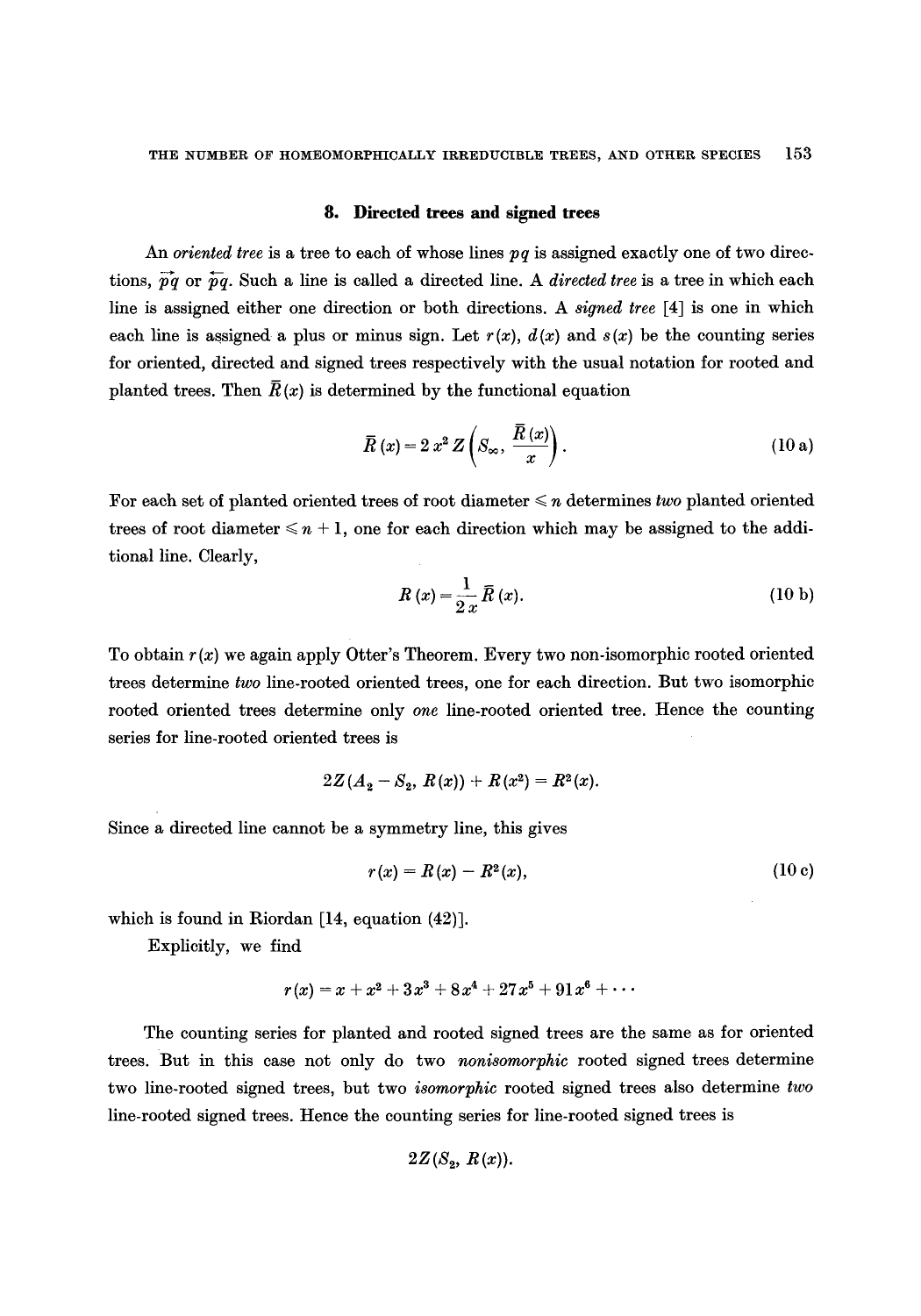On the other hand, the two line-rooted trees determined by two isomorphic rooted signed trees are symmetric. Hence the counting series for symmetric signed trees is  $2 R(x^2)$  and  $s(x) = R(x) - 2Z(S_2, R(x)) + 2R(x^2)$  or

$$
s(x) = R(x) - R^{2}(x) + R(x^{2})
$$
 (11)

Explicitly,  $s(x) = x + 2x^2 + 3x^3 + 10x^4 + 27x^5 + 98x^6 + \cdots$ 

On comparing equations (10 c) and (11) we see that the number of oriented trees of  $n$  points equals the number of signed trees of  $n$  points when  $n$  is odd, but is less than that number when  $n$  is even. This may be verified in the corresponding explicit series.

Similar arguments show that

$$
\bar{D}(x) = 3 x^2 Z\left(S_{\infty}, \frac{\bar{D}(x)}{x}\right),\tag{12 a}
$$

$$
D(x) = \frac{1}{3x}\overline{D}(x),\tag{12.b}
$$

$$
d(x) = D(x) - \frac{1}{2} [3 D^{2}(x) - D(x^{2})].
$$
 (12 c)

Explicitly,  $d\left( x \right) = x + 2\,{x}^{2} + 6\,{x}^{3} + 25\,{x}^{4} + 114\,{x}^{5} + \cdots.$ 

## 9. Trees of **given strength**

For certain applications, including psychological and electrical, it has proved useful to define structures that allow more than one line between two points. A tree has *strength s*  if at least one pair of points is joined by s lines, but no two points are joined by more than s lines. Graphs of strength s are counted in [5].

It is convenient to consider trees of strength  $\leq s$  rather than trees of strength s. Let

$$
\bar{A}^{(s)}(x, y) = \sum_{i, j=1}^{\infty} \bar{A}^{(s)}_{ij} x^i y^j,
$$

where  $\bar{A}_{ij}^{(s)}$  is the number of planted trees of strength  $\leq s$  with i points and j lines.

THEOREM 6. *Trees of given strength are enumerated by the three equations:* 

$$
\bar{A}^{(s)}(x, y) = x^2 \sum_{i=1}^s y^i Z\left(S_\infty, \frac{\bar{A}^{(s)}(x, y)}{x}\right),
$$
\n(13 a)

$$
A^{(s)}(x, y) = x Z\left(S_{\infty}, \frac{\overline{A}^{(s)}(x, y)}{x}\right), \qquad (13 b)
$$

$$
a^{(s)}(x, y) = A^{(s)}(x, y) - \sum_{i=1}^{s} y^{i} Z (A_2 - S_2, A^{(s)}(x, y)).
$$
 (13 c)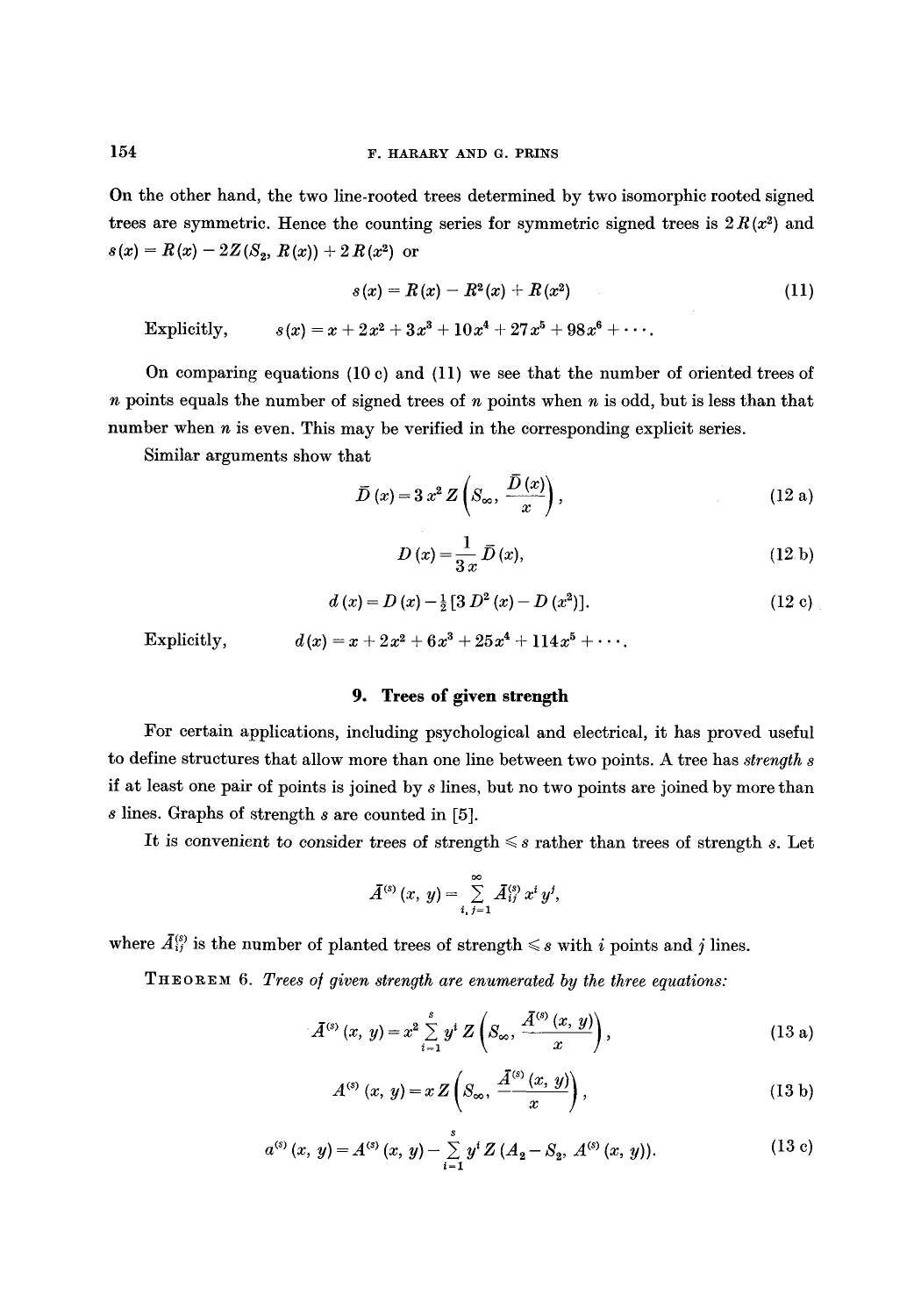The proof is analogous to preceding ones and is omitted. The counting series for trees of strength s is then

$$
a^{(s)}(x, y) - a^{(s-1)}(x, y).
$$

Explicitly, the counting series for trees of strength 2 is

$$
x^2y^2 + x^3y^3 + x^3y^4 + 3x^4y^4 + 3x^4y^5 + 2x^4y^6 + 6x^5y^5 + 9x^5y^6 + 6x^5y^7 + 3x^5y^8 + \cdots
$$

A tree of type 2 is one in which there are two different kinds of lines, defined in [5]; trees of type  $t$  are defined similarly. The same methods used in this paper also serve enumerate trees of type  $t$ , but we omit the details here. In his enumeration of trees with colored lines, Riordan [14] contains this result.

### 10. Trees whose automorphism group is the identity

For any tree T, let  $\Gamma(T)$  be the automorphism group of T. Let  $E_n$  be the identity group of degree n. Then  $\Gamma(T) = E_n$  if and only if T has n points, no two of which are similar. We wish to enumerate all trees whose group is  $E$  (the identity group of unspecified degree). The *absolute*  $|T|$  of a rooted or line-rooted tree is the unrooted tree with the same points and adjacencies as T. It is clear that if  $\Gamma(|T|) = E$ , then  $\Gamma(T) = E$ , but not conversely.

THEOREM 7. Let  $u(x)$  and  $U(x)$  be the counting series for trees and rooted trees *whose automorphism group is the identity. Then* 

$$
U(x) = xZ(A_{\infty} - S_{\infty}, U(x))
$$
\n(14 a)

$$
u(x) = U(x) - Z(S_2, U(x)).
$$
 (14 b)

*Proof of equation (14a).* Any set of nonisomorphic rooted trees of root-diameter  $\leq n$ whose group is E determines a rooted tree of root-diameter  $\leq n+1$  whose group is E. By the corollary to Theorem 3, this equation follows at once.

*Proof of equation (14b).* Let  $\{T'\}$  and  $\{T''\}$  be the sets of all rooted and line-rooted trees with group E. By definition the counting series for  $\{T'\}$  is  $U(x)$ , and it follows that the counting series for  $\{T''\}$  is  $Z(A_2 - S_2, U(x))$ . Let  $U_1(x)$  and  $U_2(x)$  be the respective counting series for all rooted and line-rooted trees the group of whose absolute is  $E$ . Since any tree with group E is not symmetric, it follows from Otter's Theorem that  $u(x) = U_1(x) - U_2(x)$ .

We find it convenient to define

$$
V(x) = [U(x) - U_1(x)] - [Z(A_2 - S_2, U(x)) - U_2(x)].
$$

If we can find the series  $V(x)$ , then we can solve for  $u(x)$ :

$$
u(x) = U(x) - Z(A_2 - S_2, U(x)) - V(x).
$$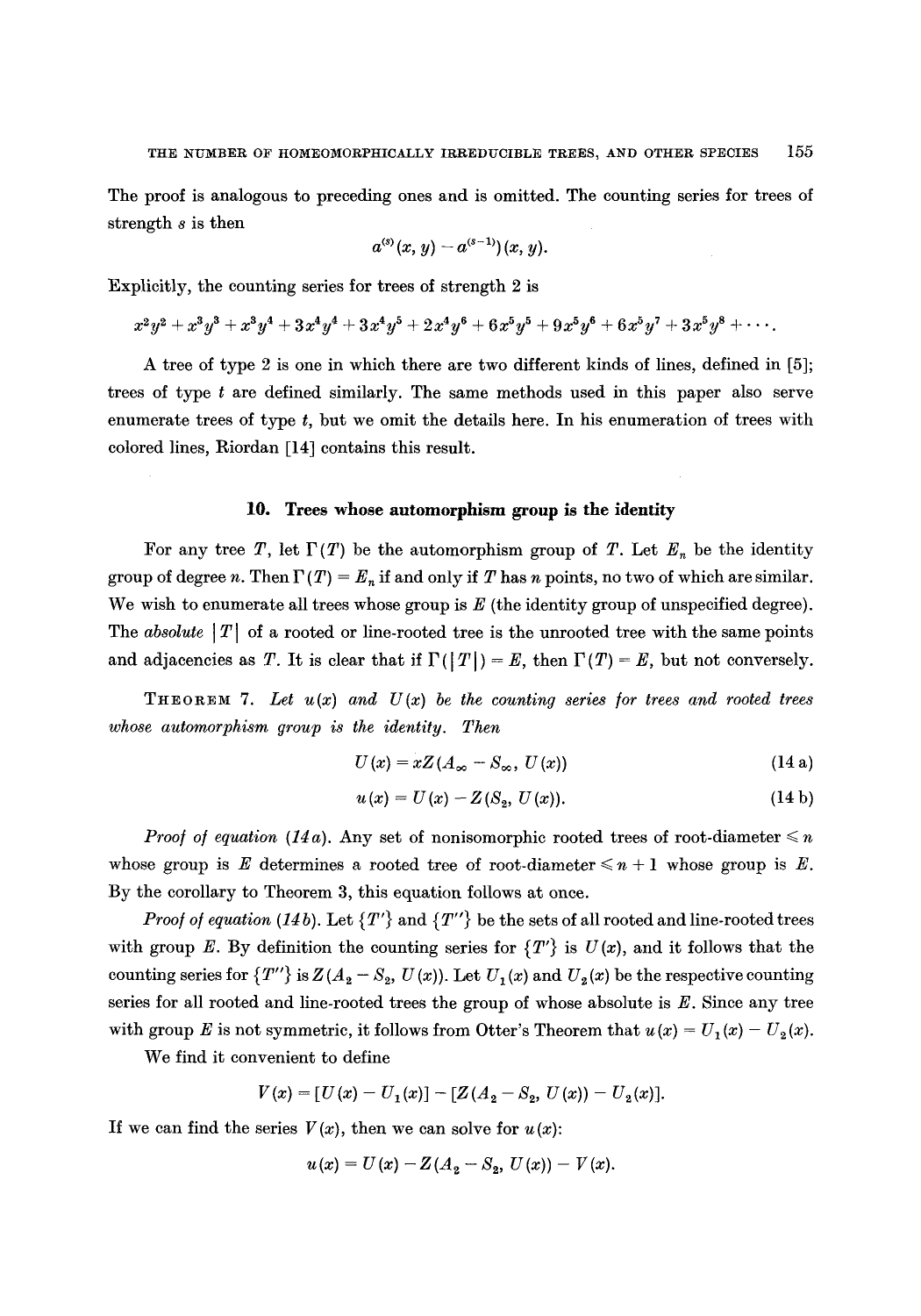## 156 F. HARARY AND G. PRINS

Clearly  $U(x) - U_1(x)$  and  $Z(A_2 - S_3, U(x)) - U_2(x)$  enumerate respectively all rooted trees and line-rooted trees T such that  $\Gamma(T) = E$  and  $\Gamma(|T|) + E$ .

Consider a non-symmetric tree  $T$  whose group is not  $E$ . We investigate how many rooted trees  $T'$  and line-rooted trees  $T''$  with group E have T as absolute. If there exist any such trees T' or T'' at all, then  $\Gamma(T)$  has exactly one element besides the identity, and this element must permute two branches at some point  $p$  of  $T$ . Each of the two similar branches at p, considered as rooted trees, has group E. If each of these branches has  $n + 1$ points, then there exist exactly n rooted trees T' such that  $|T'| = T$ . Moreover, the linerooted trees  $T''$  obtained by rooting the n lines of each of these two branches also have  $|T''| = T$ . We conclude that for all non-symmetric trees T whose group is not E, the number of rooted trees with group  $E$  and absolute  $T$  equals the number of line-rooted trees with group  $E$  and absolute  $T$ .

Now take a symmetric tree T. The order of  $\Gamma(T)$  is at least 2. If there exist rooted trees T' or line-rooted trees T'' with group E and absolute T, then  $\Gamma(T)$  has order 2 and the nonidentity element permutes the central points of T. The branches  $\langle p, q \rangle$  and  $\langle q, p \rangle$  of T at the central points  $p$  and  $q$ , considered as rooted trees, have group  $E$ . We may regard the rooted trees obtained from these branches by deleting their root points as the subgraphs of T obtained on deleting the line joining the two central points. If these branches have n points each, then there are n rooted trees T' such that  $|T'| = T$  and  $n - 1$  linerooted trees T" such that  $|T''| = T$ . Hence for each symmetric tree whose group has order 2, the number of rooted trees with absolute  $T$  is one greater than the number of line-rooted trees with absolute T.

The counting series for symmetric trees whose group has order 2 is clearly  $U(x^2)$ . Therefore, summing over all symmetric and non-symmetric absolutes  $T$  of rooted trees  $T'$  and line-rooted trees  $T''$  with group  $E$ , the group of whose absolute is not  $E$ , we have:

$$
V\left( x\right) =U\left( x^{2}\right) .
$$

Hence  
\n
$$
u(x) = U(x) - Z(A_2 - S_2, U(x)) - U(x^2)
$$
\n
$$
= U(x) - Z(S_2, U(x))
$$
\n
$$
= U(x) - \frac{1}{2}[U^2(x) + U(x^2)].
$$

Explicitly,  $u(x) = x + x^7 + x^8 + 3x^9 + 6x^{10} + 15x^{11} + 29x^{12} + \cdots$ 

Diagrams of all trees with  $\leq 12$  points whose automorphism group is the identity are presented in Appendix III.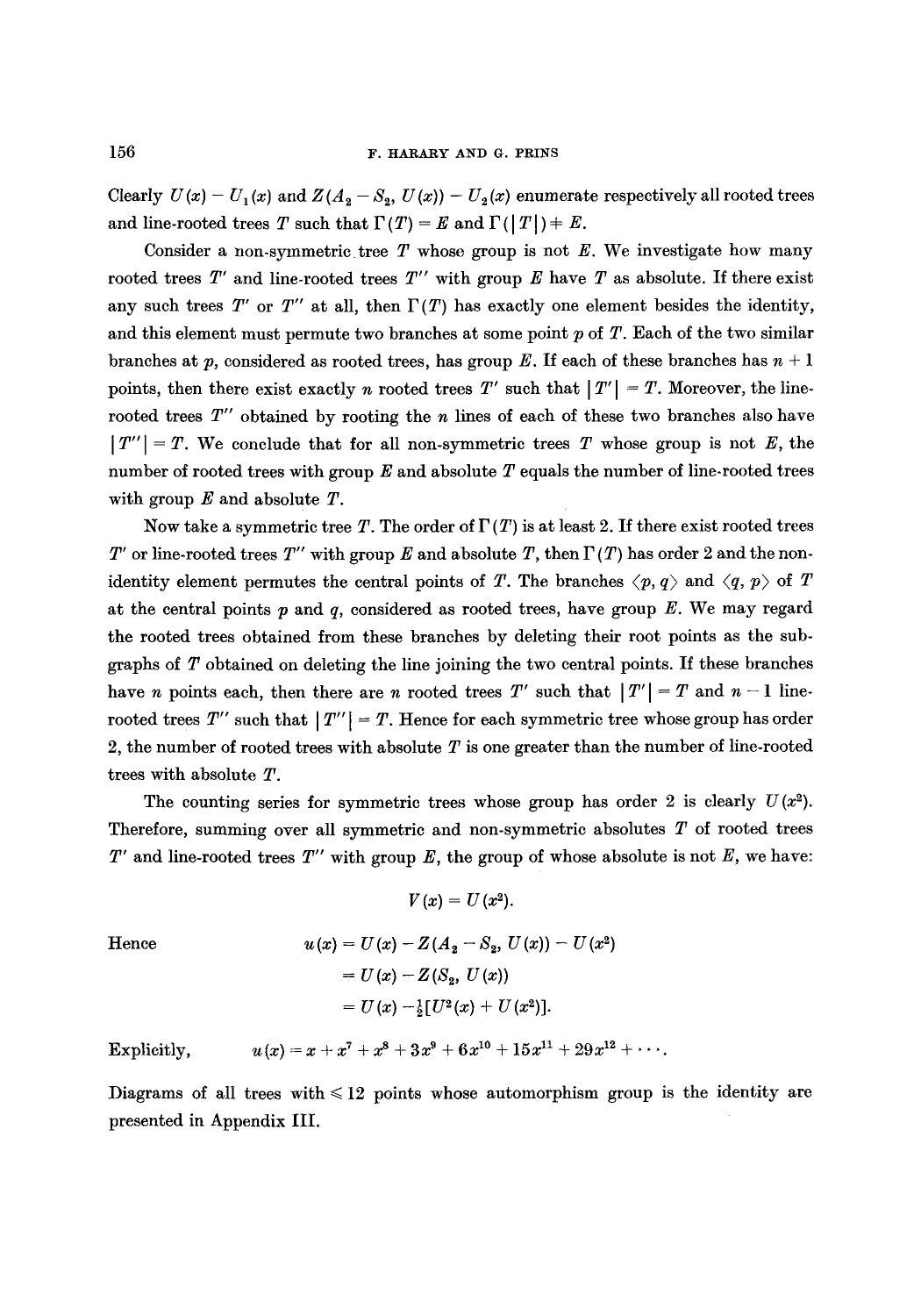## **References**

- [1]. A. CAYLEY~ *Collected mathematical papers.* Cambridge 1889-1897, vol. 3, 242-246 and vol. 11,365-367.
- [2]. G. W. FORD & G. E. UHLENBECK, Combinatorial problems in the theory of graphs, I, II, III and IV. *Prec. Nat. Acad. Sci. U.S.A.,* 42 (I956), 122-128, 203-208, 529-535 and 43 (1957) 163-167. (R. Z. Norman is the third co-author of II.)
- [3]. E. N. GILBERT, Enumeration of labelled graphs. *Canadian J. Math.,* 8 (1956), 405-411.
- [4]. F. HARARY, On the notion of balance of a signed graph. *Michigan Math.* J., 2 (1953-54), 143-146.
- [5]. -- The number of linear, directed, rooted and connected graphs. *Trans. Amer. Math. Soc.,* 78 (1955), 445-463.
- [6]. -- Note on the Pólya and Otter formulas for enumerating trees. *Michigan Math. J.*, 3 (1955-56), 109-112.
- [7]. F. HARARY & R. Z. NORMAN, The dissimilarity characteristic of Husimi trees. *Ann. of Math.,* 58 (1953), 134-141.
- [8]. -- The dissimilarity characteristic of linear graphs. *Proc. Amer. Math. Soc.*, 5 (1954), 131-135.
- [9]. F. HARARY & G. E. UHLENRECK, On the number of Husimi trees. *Prec. Nat. Aead. Sci. U.S.A.,* 39 (1953), 315-322.
- [10]. D. KSNIG, *Theoric der endlichen und unencllichen Graphen.* Leipzig, 1936; reprinted New York, 1950.
- [11]. R. Z. NORMAN, The number of graphs with given blocks. In process of publication.
- [12]. R. OTTER, The number of trees. *Ann. o/Math.,* 49 (1948), 583-599.
- [13]. G. Pólya, Kombinatorische Anzahlbestimmungen für Graphen und chemische Verbindungen. *Acta Math.,* 68 (1937), 145-254.
- [14]. J. RIORDAN, The numbers of labeled colored and chromatic trees. *Acta Math.,* 97 {1957), 211-225.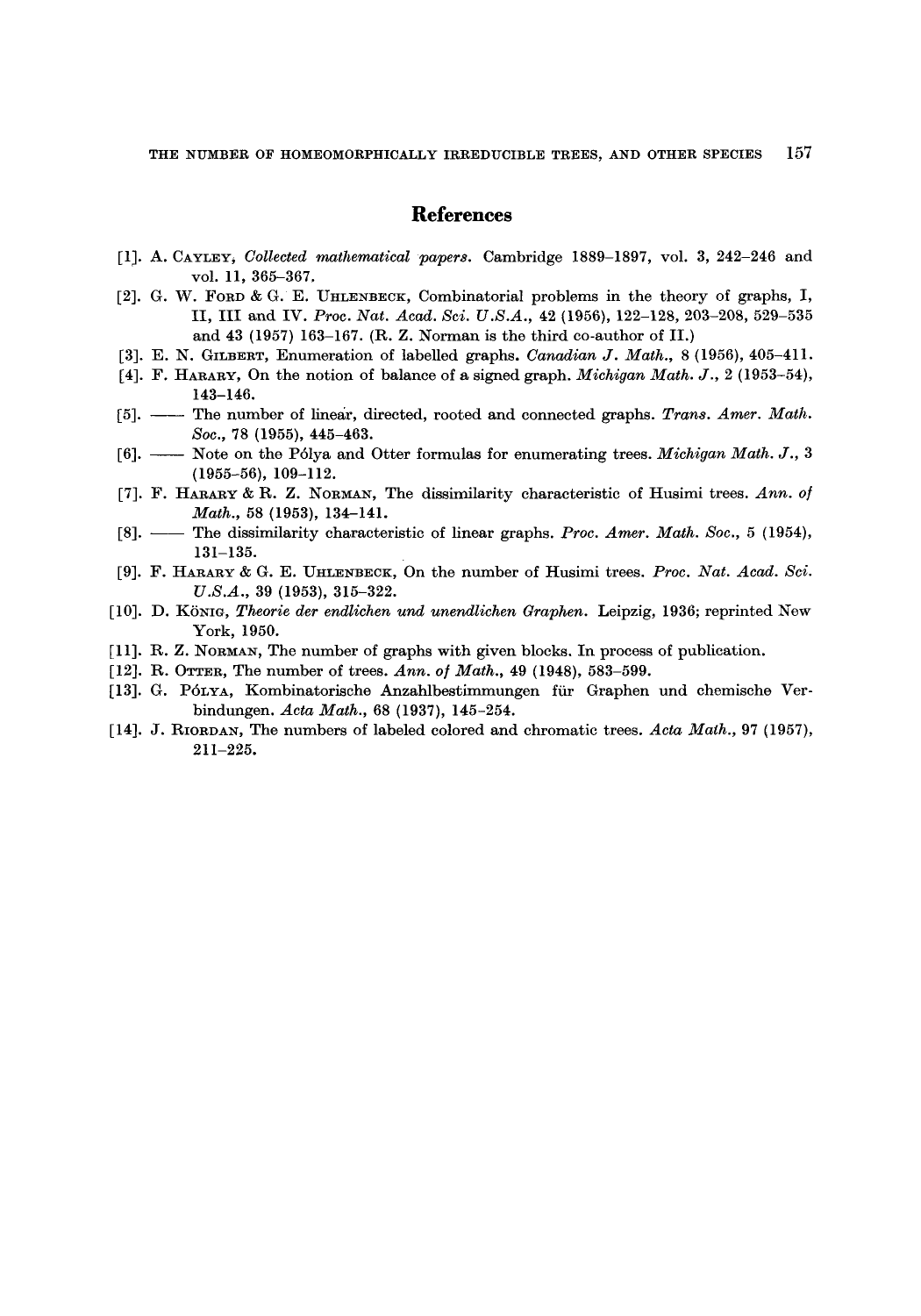## Appendix I



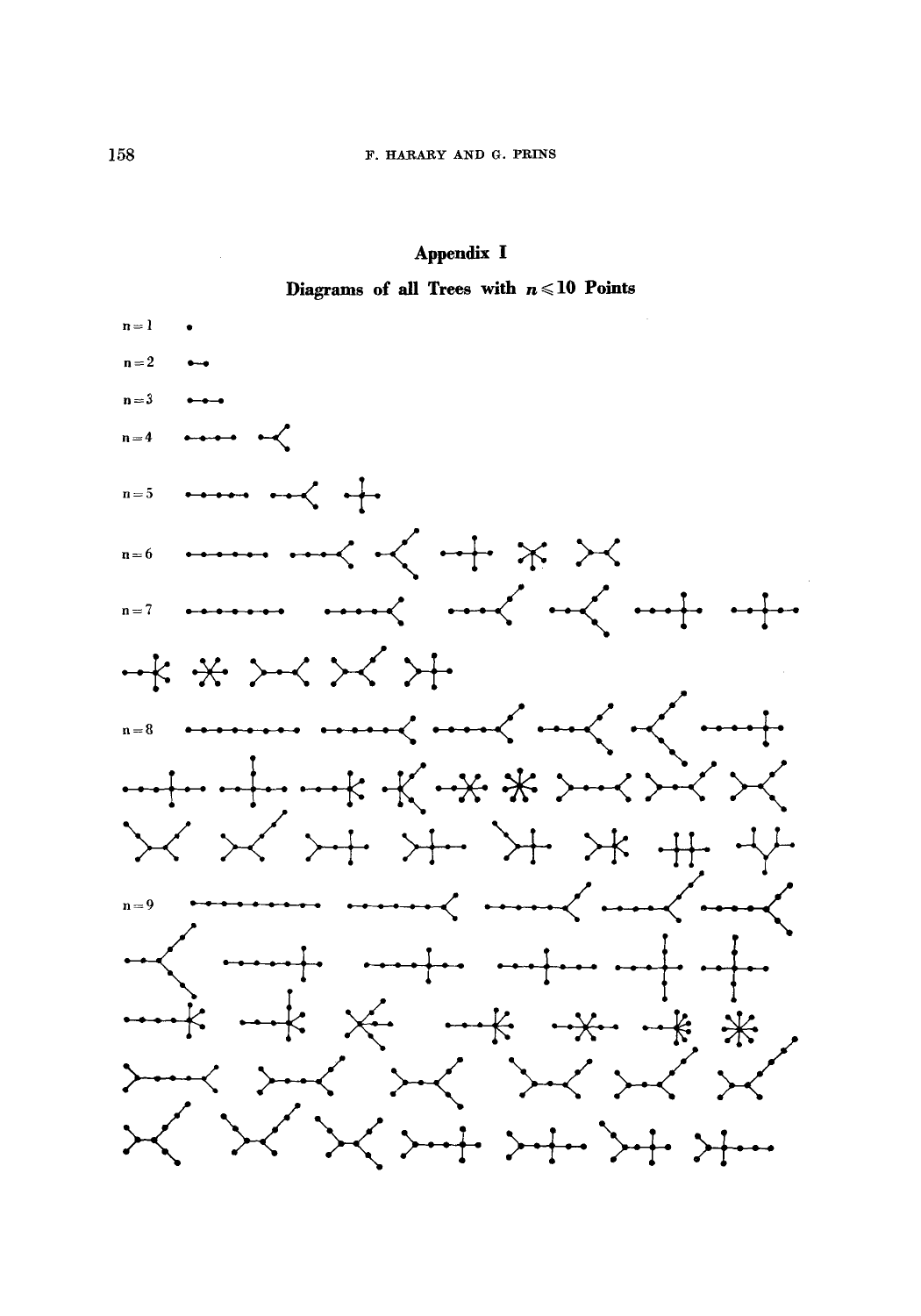

159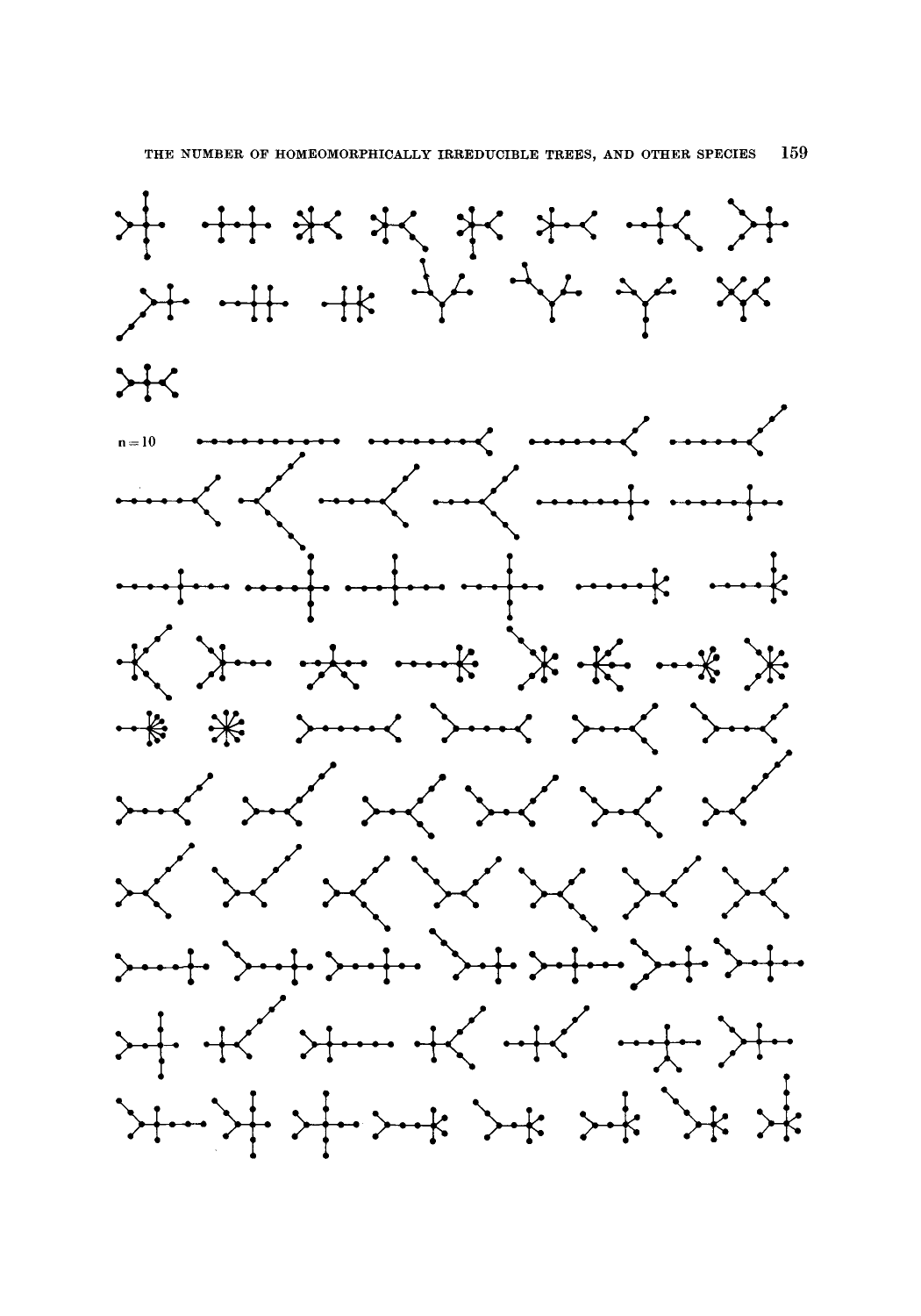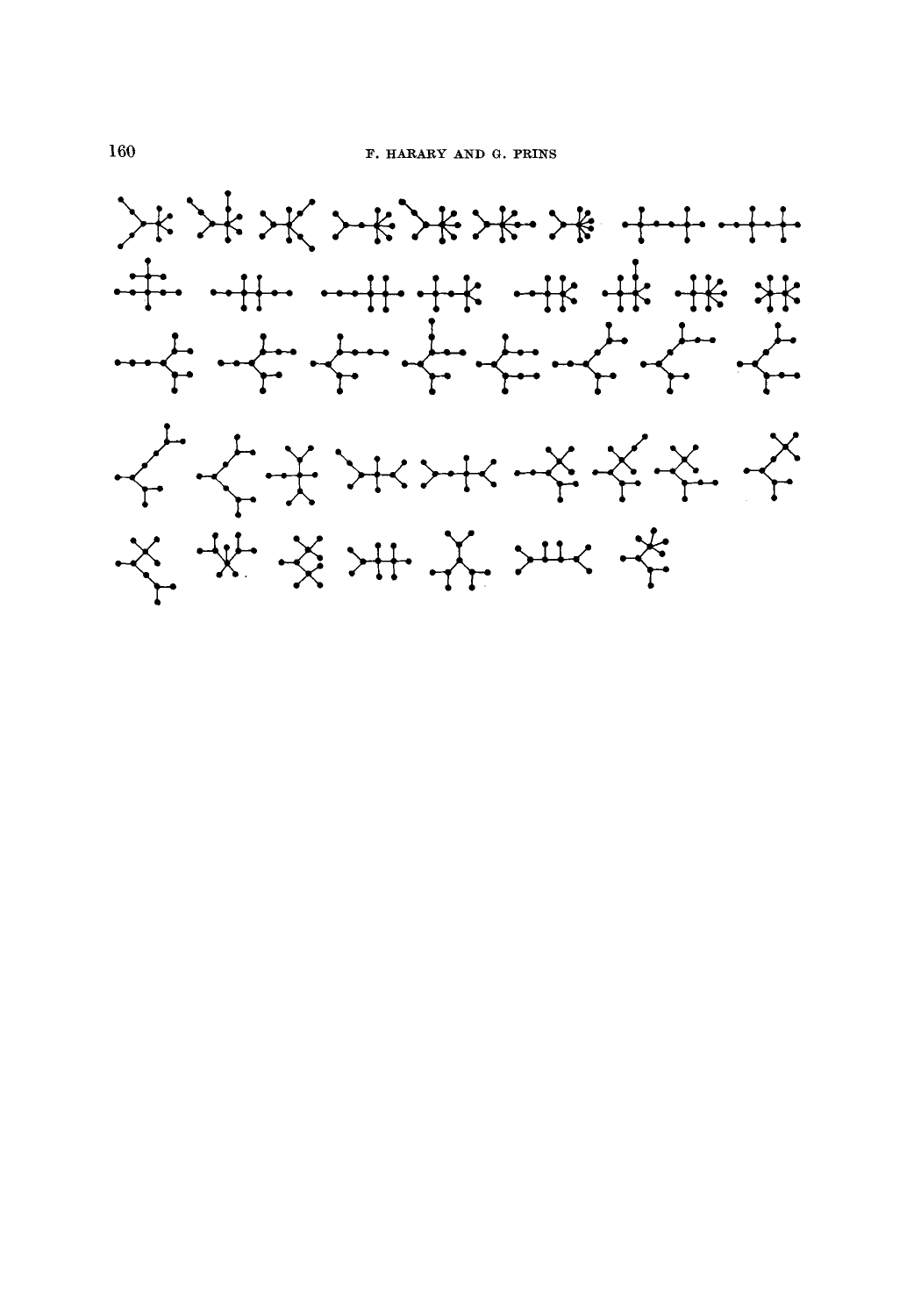## **Appendix H**

Diagrams of all Homeomorphically Irreducible Trees with  $n \leq 12$  Points

| $n = 1$          |                                             |
|------------------|---------------------------------------------|
| $n = 2$          |                                             |
| $n = 3$          | none                                        |
| $n = 4$          | $\prec$                                     |
| $n = 5$          | $\div$                                      |
| $\mathbf{n=6}$   | $\star \times$                              |
| $\mathbf{n}=7$   | $\star$                                     |
| $n = 8$          | **++                                        |
|                  | --9 米>长+K>++>+<                             |
|                  |                                             |
| $\sum_{i=1}^{n}$ |                                             |
| $n = 11$         |                                             |
|                  | 羊串羊羊牛米                                      |
| $n = 12$         | ** >* +* ** ** >+* >*< >+* ++*              |
|                  | >XI · HK · HI · XHK ·>YK >+HK ·>YI< ·>+HI · |
|                  | **************                              |
| $\sum_{i=1}^{n}$ |                                             |